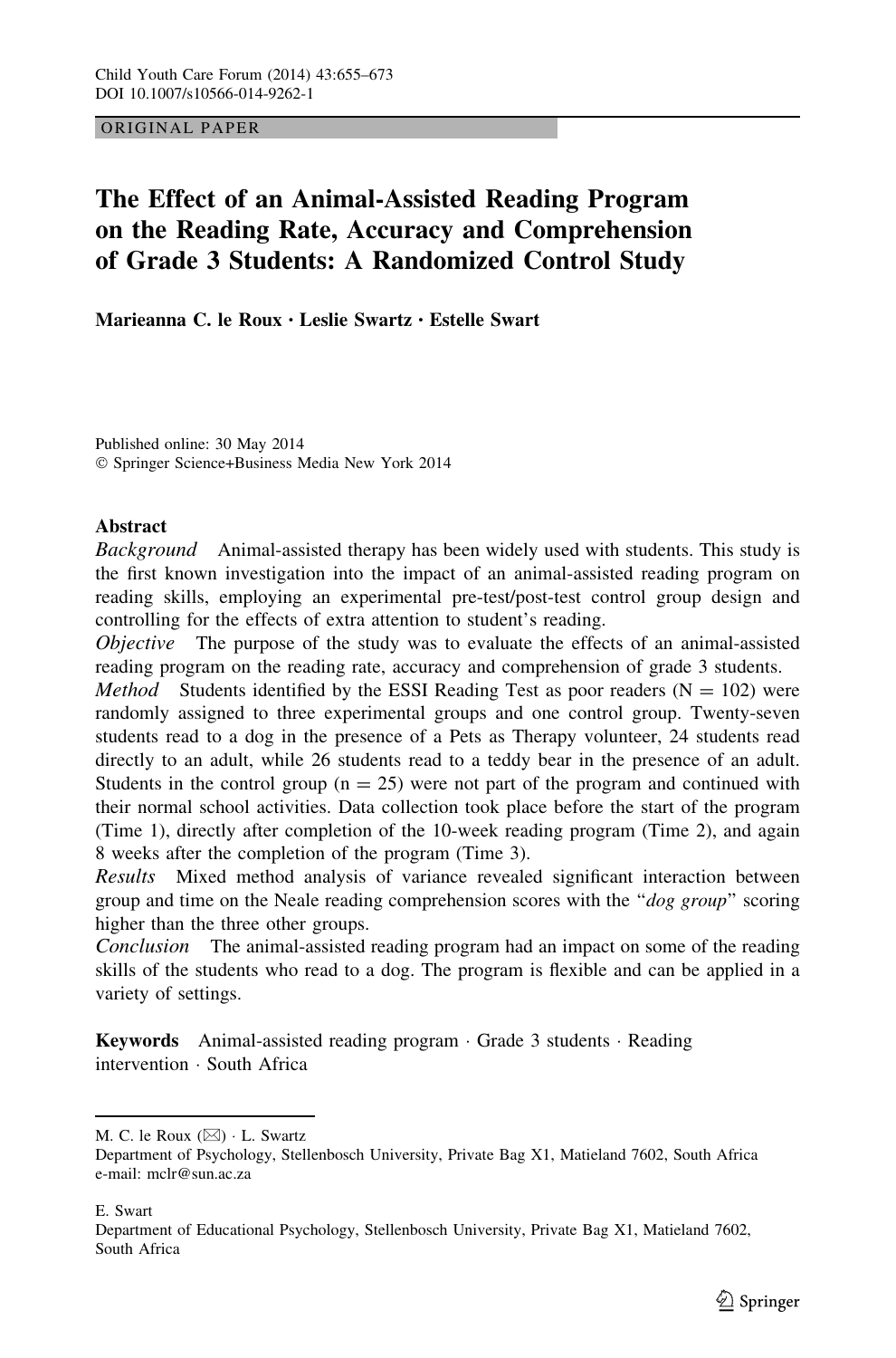## Introduction

Problems with reading are serious and pervasive world-wide. In America programs such as the Read Well program (Owens [2010](#page-17-0)) and the Waterford Early Reading Program Evaluation program (Llosa and Slayton [2009\)](#page-17-0) and the No Child Left Behind Act of [2001](#page-17-0) (2002), have been used to address reading problems—with limited success. The incidence of reading problems in less resourced countries appears to be similar, if not worse. The performance of South African grade 4 and 5 students was the poorest out of 40 countries that took part in the Progress in International Reading Literacy Study (PIRLS) (Howie et al.  $2008$ ). The PIRLS study also revealed that the reading skills of 80 % of South African students would not be fully developed by the time they reach grade 5 (Howie et al. [2008](#page-16-0)). A follow-up PIRLS study in 2011 revealed a similar picture (Howie et al. [2012\)](#page-16-0). In 2011 the national literacy figure for South African grade 3 students was 35 % and that for numeracy 28 % (Department of Basic Education [2011\)](#page-16-0). The Education Department of the Western Cape Province of South Africa, where this study was conducted, did their own assessments during 2011. These assessments revealed a literacy figure of 30 % and a numeracy figure of 48 % for grade 3 students (Western Cape Education Department [2012](#page-18-0)).

Reading difficulties may have a serious impact on the short-term as well as the longterm emotional development and learning experiences of young students (Dednam [2011;](#page-16-0) Elbaum and Vaughn [2003;](#page-16-0) Esterhuyse [1997\)](#page-16-0) while students who struggle to read become anxious and make more mistakes (Shannon [2007\)](#page-18-0). Their stress levels are raised, they may be teased by classmates and they usually have higher rates of absenteeism and late completion of school assignments (Intermountain Therapy Animals [2012\)](#page-16-0).

A newly emerging approach to address reading difficulties is through animal-assisted programs. Boris Levinson started animal-assisted therapy (AAT) in the 1960s (Levinson [1969\)](#page-17-0) when he described the presence of his own dog when working psychotherapeutically with students. AAT can be described as a goal-directed intervention with a trained animal as part of the therapy process. According to Nimer and Lundahl [\(2007](#page-17-0)) AAT may be viewed as a supplement intervention with the inclusion of a therapy animal as part of the intervention. Animal-assisted activities (AAA) refer to a more informal intervention that is delivered by trained professionals or by volunteers with a trained animal, but with no specific goals in mind (Kruger and Serpell [2010\)](#page-17-0). Both AAT and AAA have been widely used with students, elderly people, people with disabilities and cancer patients as well as in schools, nursing homes, long-term care facilities and hospitals.

AAT has also been widely used with struggling readers (Booten [2011;](#page-15-0) Friesen [2012;](#page-16-0) Kaymen [2005](#page-17-0); Paradise [2007](#page-17-0)), with students with learning disabilities (Esteves and Stokes [2008;](#page-16-0) Griess [2010](#page-16-0); Scarborough [2010\)](#page-18-0) and in libraries and afterschool centers (Friesen [2012;](#page-16-0) Shannon [2007](#page-18-0)). In South Africa AAT has been used with students with autistm (Rinquest [2005\)](#page-18-0), in educational psychology settings (Scholtz [2010](#page-18-0)), with students with fetal alcohol syndrome (De Villiers [2009](#page-16-0)) and to enhance students' socialization skills and self-esteem (Lubbe and Scholtz [2013](#page-17-0)).

Animals, especially dogs, have been used in classrooms and in educational settings. In the early 1980s Margadant-van Arcken studied students' interaction with animals in the classroom (cited in Gee [2011\)](#page-16-0). Initially the students had been afraid of the animals and then started to trust them. In a study by Kotrschal and Ortbauer ([2003\)](#page-17-0), students paid more attention to their teachers and boys displayed less aggressive and hyperactive behaviors when a dog was present in the classroom. Hergovich et al. ([2002\)](#page-16-0) found grade 1 students were less aggressive and had more empathy when a dog was present. In Jalongo's study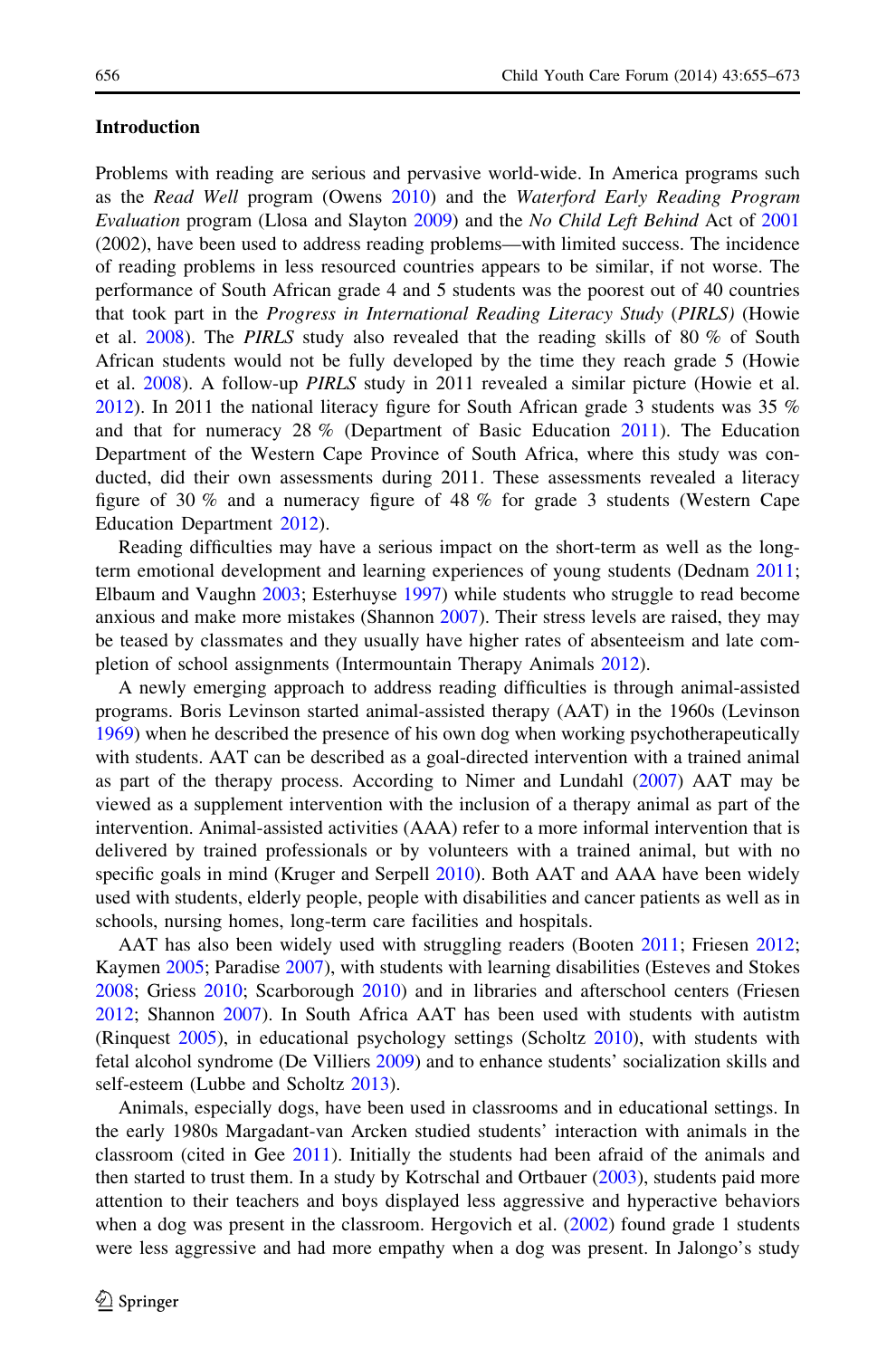([2005\)](#page-16-0) students' attention and motivation improved when using animals in the classroom. Some of the benefits of having dogs in the classroom are that students learn about animals, animal training and discipline, nurturance, responsible pet ownership, and kindness towards animals, and they develop their ability to have and show empathy (Chandler [2001\)](#page-15-0).

Being in the presence of a dog and petting a dog also seem to have a physical effect on humans—both adults and students. According to Friedmann et al. ([1983](#page-16-0)), students' blood pressure was lower when reading out loud in the presence of a dog than when reading out loud to a friend or an adult. Jenkins ([1986\)](#page-17-0) found that the blood pressures of both students and adults remained unaltered while reading out loud. However, while petting their dogs while reading their blood pressure lowered. In a study by Friedmann et al. ([2000\)](#page-16-0), students' anxiety lowered when in the presence of a calm dog.

These results confirmed the positive impact the presence of animals may have on students behavior and communication skills. This led to the development of various animal-assisted reading interventions such as *Reading Education Assistant Dog* (R.E.A.D.), Beach Animals Reading with Kids (B.A.R.K), Reading to Rover (Gee [2011\)](#page-16-0) and the Sit, Stay, and Read program (Black [2009](#page-15-0)).

In 1999 Sandi Martin from Intermountain Therapy Animals started the first animalassisted reading program (R.E.A.D.) in Salt Lake City, Utah. Registered therapy dogs that had the necessary training, personality and skills to work with students were used in this animal-assisted reading program. These dogs travelled eagerly, were used to noise and being part of activities as well as to being petted. The Intermountain Therapy Animal's informal results of 1999 indicated that the students' reading skills improved by two to four grade levels (Intermountain Therapy Animals [2012\)](#page-16-0). These results were supported by those of Newlin ([2003\)](#page-17-0) who found an improvement in reading skills of at least two grade levels. In addition further research found that the students' self-esteem increased and their anxiety levels decreased (Black [2009](#page-15-0); Bueche [2003](#page-15-0); Morgan [2008](#page-17-0); Newlin [2003](#page-17-0)). Students with emotional and behavioral difficulties also enjoyed the dog reading program (Bassette and Taber-Doughty [2013\)](#page-15-0). Their on-task behavior improved during the dog intervention and this improvement was maintained over time.

Dogs in Education Assisting with Literacy (D.E.A.L.), a program related to R.E.A.D., started in 2002. Scott ([2003](#page-18-0)) reported an improvement in reading skills and an increase in self-esteem with the D.E.A.L. program. According to Dunlap [\(2010](#page-16-0)) other programs similar to R.E.A.D. were also successful in improving students' reading skills.

A few formal studies were conducted on the effectiveness of animal-assisted reading programs in addressing reading problems. Kaymen [\(2005\)](#page-17-0) found that students were more relaxed and they found reading more enjoyable when reading to a dog. Results of an exploratory study revealed that students could benefit from reading to dogs at public libraries and aftercare centers (Shannon [2007](#page-18-0)). The students were more positive towards dogs and they were more confident about reading. Eighty-eight percent of the guardians agreed that their children had benefitted from participating in an animal-assisted reading program although 73 % of those students read to a dog only once. Ninety-three percent of the students enjoyed reading to the dogs.

According to Paradise [\(2007](#page-17-0)), the reading skills of students assigned to therapy dogs were better than those of the control group who read to a teacher. The students who read to the therapy dogs were also more positive towards their schoolwork, they participated more in classroom activities and were more self-confident after they had read to the therapy dogs. The teachers in Dunham's project (cited in Shannon [2007\)](#page-18-0) reported the students' participation in classroom activities and their concentration had increased. According to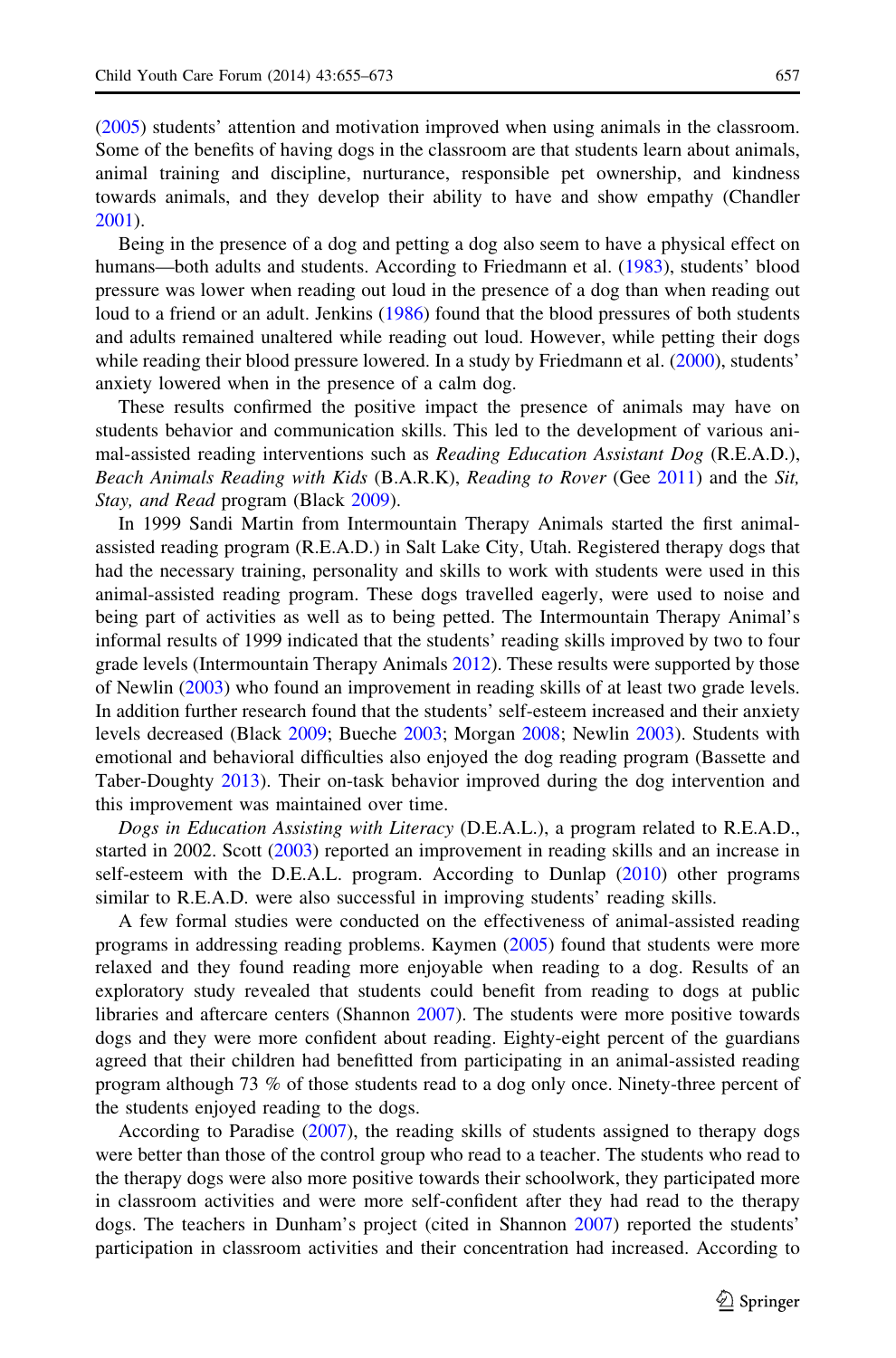the students, they had enjoyed reading to the dogs. Mertz ([2009\)](#page-17-0) included the role of petting and/or touching the dog while reading and speaking to the dog. Results in this project supported the notion of using dogs in a reading program to create a positive experience for those students who struggle to read.

Several studies confirmed the benefit of animal-assisted reading programs. In 2009, Jo McGinnis, a volunteer from Intermountain Therapy Animals, reported that 11 out of 12 students' reading improved by one to four grade levels (Intermountain Therapy Animals News [2009\)](#page-16-0). Smith ([2009](#page-18-0)) evaluated the Sit Stay Read program and found an improvement of 20 % in the oral fluency of the program group over the comparison group. Using the Sit Stay Read program also resulted in an improvement in reading scores and increase in reading rate by as much as 24 words per minute for the students who read to the dogs (Black  $2009$ ). Several studies with the All Ears Reading<sup>®</sup> Program revealed improvement in different aspects of reading. Smith and Meehan  $(2010)$  $(2010)$  reported an increase of 30 % in the reading fluency of home-schooled youths after conducting the program for 10 weeks. Smith ([2010\)](#page-18-0) found a significant improvement in the reading skills of home-schooled students. Griess ([2010\)](#page-16-0) also reported a significant increase in the total amount of reading time during the intervention phase as compared to time spent on reading during the baseline phase. However, only three-fourth and fifth grade students with mild learning disabilities participated in this study.

Not all the research done on animal-assisted reading had positive results. Lenihan et al. ([2011\)](#page-17-0) investigated whether a reading program with dogs could reduce the loss of reading ability during school holidays. After a 5-week reading program they found no significant difference between the reading skills of the group that read to a dog and the control group. In a study with grade 5 students, Booten [\(2011](#page-15-0)) also found no significant differences between the reading and behavior scores of the experimental (reading to a dog) group and those of the control group.

Prior to the current study, an animal-assisted reading program in this format had never been tested in South Africa. Permission to follow the R.E.A.D. reading program of Intermountain Therapy Animals was obtained from the executive director of Intermountain Therapy Animals/R.E.A.D. (K. Klotz, personal communication, October 29 2009).

Previous studies on the impact of AAT tended to overlook the possibility that any positive effect of AAT might be attributable to the increased attention participants received in a research project rather than to the specific impact of the presence of the animal (Fine [2011;](#page-16-0) Kazdin [2011](#page-17-0)). As far as we could ascertain, our study was the first in this field to control both for the novelty effect—the extra attention and opportunity for students to practice reading—and for the effects of reading to a non-human audience. We therefore had four groups in the study: one group read to a dog and an adult, one group read to an adult only and another group read to a teddy bear with an adult present. A control group received no intervention.

The aim of the study was to determine the effect of an animal-assisted reading program on the reading skills of grade 3 students (Le Roux [2013](#page-17-0)). The particular focus of this article is to report on the effect of the animal-assisted reading program on the reading rate, accuracy and comprehension of grade 3 students as measured by the Neale Analysis of Reading Ability test. An animal-assisted reading program focused on creating a context where the students could practice their reading skills without the fear of making mistakes. This type of program does not include reading instructions, as given by the teachers, but serves as a support to the teachers. The hypothesis of the research in the current article is that the students in the " $dog\ group$ " will read significantly beter on reading rate, accuracy and comprehension after an animal-assisted reading program.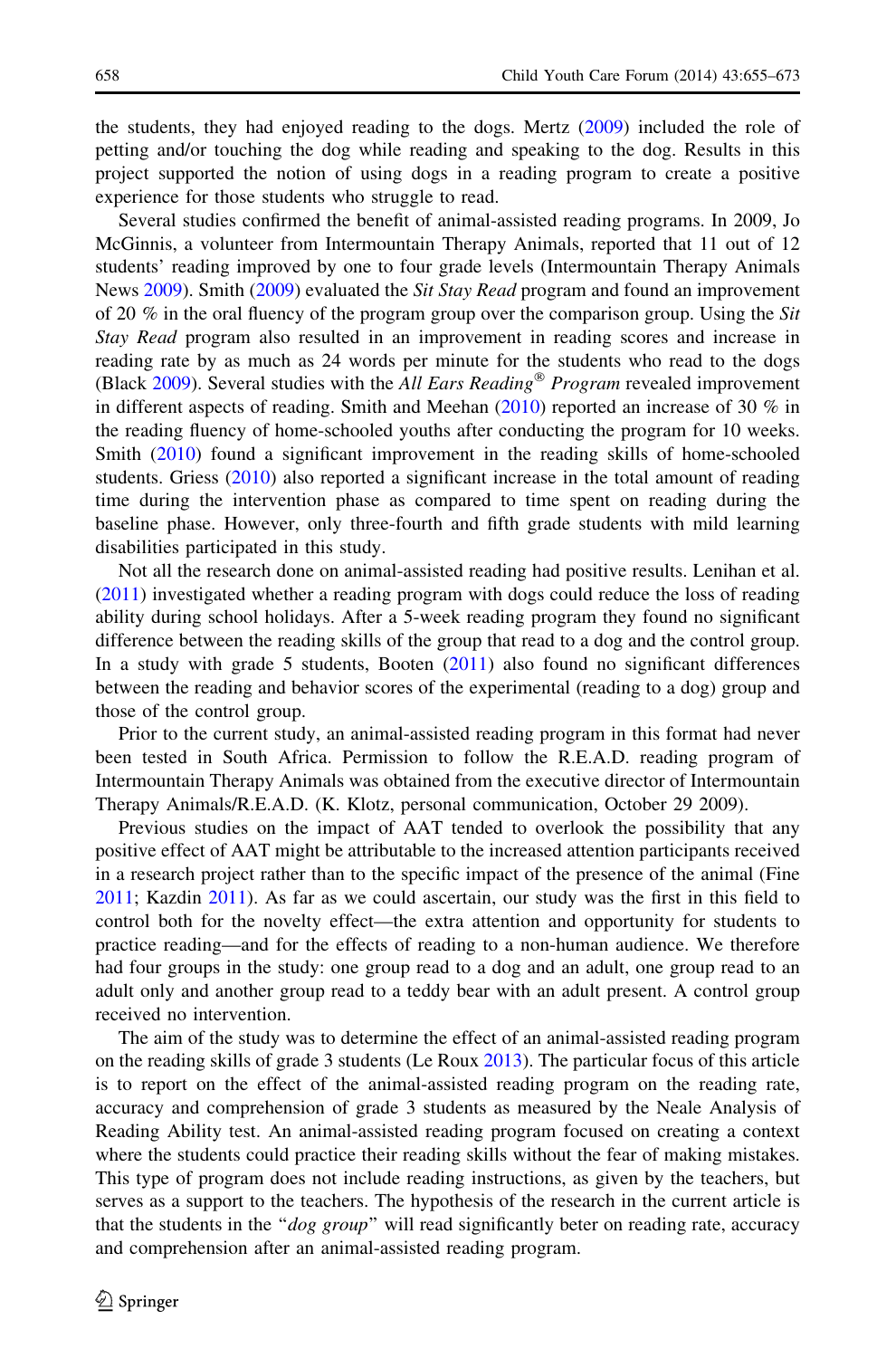## <span id="page-4-0"></span>Method

## Participants

All the third graders in an Afrikaans medium elementary school in a low socio-economic community in the Western Cape, South Africa, were assessed with a South African reading and spelling test, the ESSI Reading and Spelling Test (Esterhuyse [1997](#page-16-0)), and with the Neale Analysis of Reading Ability (Neale [1999](#page-17-0)). Those students  $(N = 106)$  identified by means of the ESSI Reading Test as having a stanine score of 1 (very poor), 2 or 3 (poor) for

reading, were asked to participate further. All the students in the current study were poor readers, with 75 % reading on grade 1 level and 25 % reading on grade 2 level despite being in grade 3. Thirty-two students were excluded from the study, nine students were students who read at grade level and 23 did not meet the inclusion criteria. Four students were lost from the final analysis due to leaving the school and therefore lost at follow-up data collection. The flow diagram of the participants based on the consort model is presented in Fig. 1.

All the students ( $N = 102$ ) were between 7 and 13 years of age ( $M = 8$  year 2 months;  $SD = .92$ ). Most of the parents of these students were able to read and write, and printed media such as Bibles, magazines, newspapers and books were available in their homes. Most of these students (74 %) did not attend pre-school and at the time there was no library, neither in the school nor in the community.

#### Design

According to Kazdin ([2011\)](#page-17-0), design and practical issues such as single-group pre-post-only design and the use of single therapist and single animals need to be addressed when doing human-animal interaction research. In the current study we addressed most of these problems through the use of a pretest–posttest control group design. Three intervention groups followed a 10-week reading program and one control group continued with their normal school activities. Trained therapy dogs and their owners, members of Pets as



Fig. 1 Flow diagram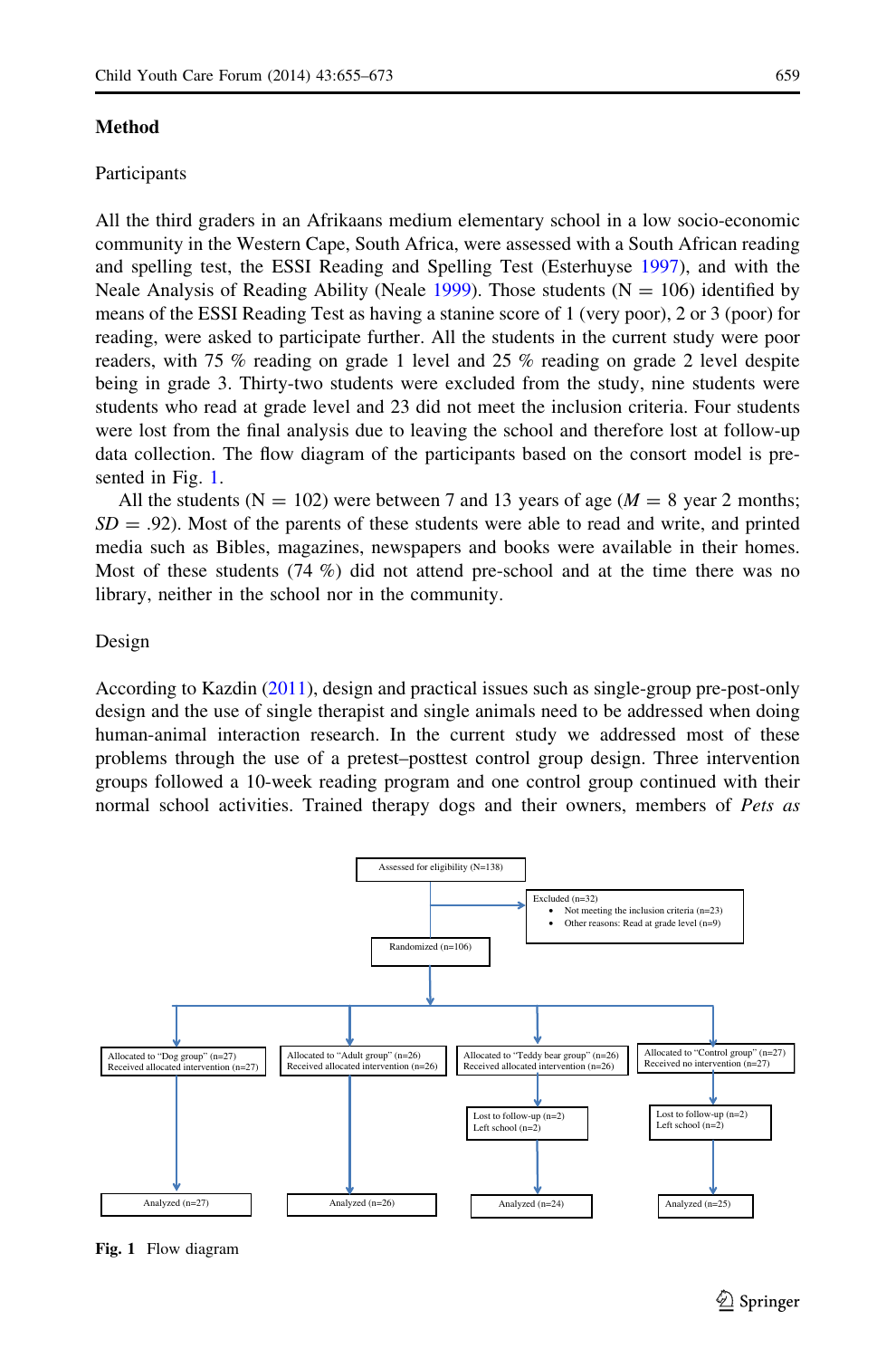Therapy (P.A.T.), a non-profit organization organizing therapeutic visits to hospitals, schools and old age homes with trained therapy dogs, took part in the program.

Using the Research Randomizer program, those students identified by means of the ESSI Reading and Spelling Test, were randomly assigned to three experimental groups and one control group (see Fig. [1](#page-4-0)). Beetz et al. [\(2011](#page-15-0)) and Gee et al. [\(2009](#page-16-0)) both used a real dog, a stuffed or a toy dog and a friendly human in their research with 7–12 year old boys and preschoolers. In the current study we decided to use a real dog, an adult and a teddy bear. Our motivation to use a teddy bear and not a stuffed dog was that we wanted something that looked different from the real dog. In South Africa teddy bear therapy is a relatively new type of therapy for students between the ages of 3 and 11 with different problems (Grobler [2010](#page-16-0); Voster n.d.). An "adult group" was included in the design to allow for the effect of extra attention. One man and eight women were in the P.A.T. volunteers group while one man and nine women were in the adult and teddy bear volunteer groups. The amount of time spent interacting in all the groups was the same.

## Independent and Dependent Variable

The independent variables in the current study were groups, gender and time. Students were randomly assigned to three intervention groups: students reading to a dog ("dog group"), students reading to an adult ("adult group"), and students reading to a teddy bear (''teddy bear group''). Time was measured at Time 1, Time 2 and Time 3. The dependent variables were the student's growth on reading rate, accuracy and comprehension as measured by The Neale Analysis of Reading Ability (Neale [1999\)](#page-17-0).

## **Instruments**

Demographic Questionnaire

A demographic questionnaire was developed by the first author to collect details on the students' age, gender, parents' reading and writing skills, books and papers available in their homes, and if they have animals at home.

Neale Analysis of Reading Ability

The Neale Analysis of Reading Ability (Neale [1999](#page-17-0)) has been used in this study. This standardized reading test measures reading rate, accuracy and comprehension of students between the ages of 6 and 12 years. The instructions to students before they start reading were:

… read the story to me. If you come to a hard word, try it aloud by yourself before I help you. I am going to record the time it takes you to read, but it is important to read carefully and to remember what you read. At the end I shall ask you some questions, so try to remember the story as you read it (Neale [1999](#page-17-0), p. 12).

The content as well as the difficulty of the stories and comprehension questions increases with each grade level. The administrator records the time taken to read each story and the number of errors made in each story. Each story had a specific number of words. The reading rate is based on the stories that were read with 16 or lees errors. The total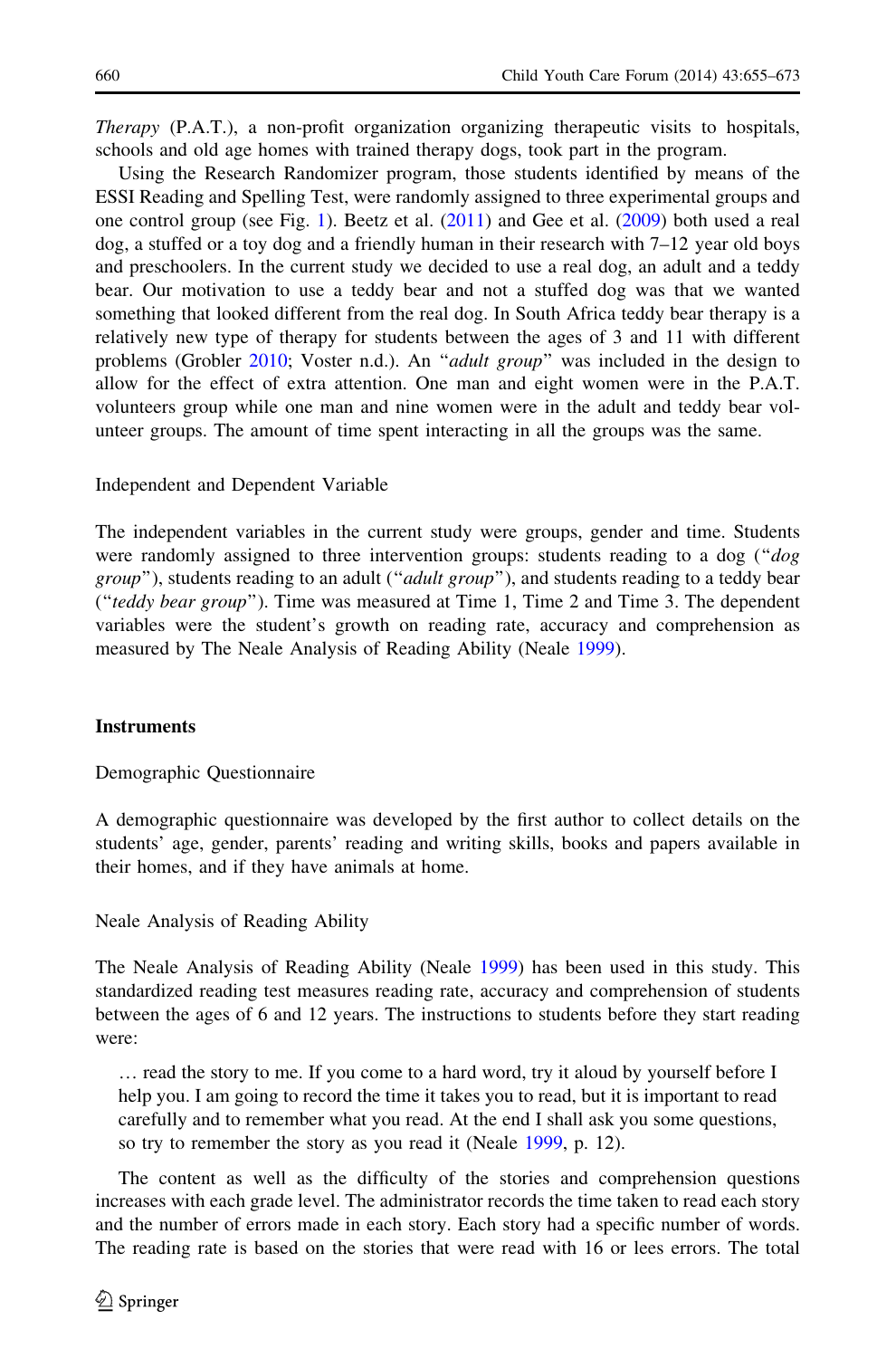number of words read by the student were divide by the total time and this was multiplied by 60 (Neale [1999\)](#page-17-0). If the child makes more than 16 mistakes in a particular story the testing stops and that story is not used in any calculations (Neale [1999](#page-17-0)). Reading accuracy refers to the number of words read correctly. The number of errors made in each story is subtracted from 16 and these values are entered on the answering sheets. The errors are recorded by the researcher by using paper and pencil. Comprehension refers to the total number of questions answered correctly. There are four questions for the first story and eight questions for story 2–6. One mark is given for each correct answer. The numbers of correct answers are recorded in the answering sheet. The rate, accuracy and comprehension raw scores are converted to reading ages (Neale [1999\)](#page-17-0). The Afrikaans translations of the Neale stories, translated by Le Cordeur ([2004\)](#page-17-0), were used in this study.

## Procedure

The study received ethical clearance from Stellenbosch University Health Research Ethics Committee (reference N10/07/227). Permission for the study was obtained from the Western Cape Education Department, the principal of the school, the parents, and from the students themselves. Permission to use their volunteers was obtained from Pets as Therapy. Participation was voluntary and students were given a choice whether they wanted to participate in the program or not in case they had any allergies to and/or a fear of dogs. None of the students refused to take part in the study or were allergic to dogs.

Data collection took place at the end of the first term before any intervention took place (Time 1), directly after completion of the 10-week reading program (Time 2), and 8 weeks after the completion of the program (Time 3).

#### Animal-Assisted Reading Program

This study followed the Reading Educational Assistance Dogs (R.E.A.D.) program of Intermountain Therapy Animals which has been widely used in America, Canada and Europe. The focus of this program is to improve the reading skills of students who are poor readers. Students reading to the dogs do not experience the same stress and anxiety as when they are reading to their teachers. These dogs are nonjudgmental and the students are relaxed and they can now focus on their reading (Intermountain Therapy Animals [2012](#page-16-0)). During this particular program a student just reads to a dog and its owner since reading instruction as such is not part of the program. The students practice their reading skills while the dog listens to them. The program is not experienced as just another reading support program. Students improve their reading skills in a unique way, being totally accepted and not judged by the dogs. The program is flexible and can be applied and used in a variety of different environments such as schools, libraries and after school programs, and with any socio-economic or cultural group (Intermountain Therapy Animals [2012;](#page-16-0) Snider [2007\)](#page-18-0).

Trained therapy animals and volunteers from Pets as Therapy (P.A.T.), a non-profit organization organizing therapeutic visits to hospitals, schools and old age homes, were recruited to be part of the program. All the dogs and their owners were assessed according to the Canine Good Citizenship Test and P.A.T. rules. Nine reading teams, each consisting of a P.A.T. volunteer with the dog, agreed to be part of the study. Each reading team had three students allocated to them. Prior to the start of the program, all the P.A.T. volunteers attended a training workshop and received a DVD and the training manual of the R.E.A.D. program (Intermountain Therapy Animals [2012](#page-16-0)) from the first author. These volunteers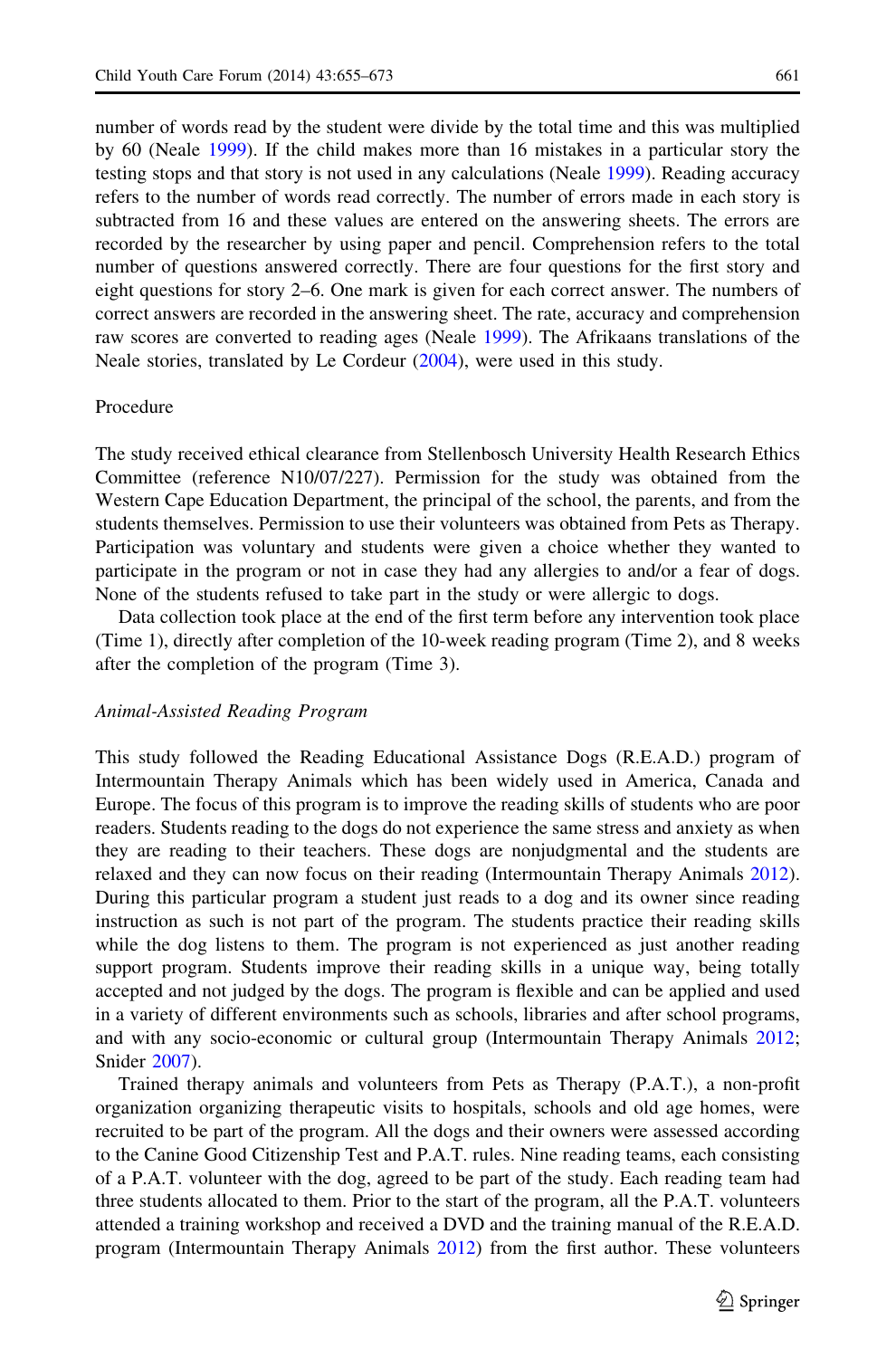were trained to facilitate the reading process and to talked through their dogs. Ten other adult volunteers formed the "*adult group*" and the "teddy bear group". The researcher also trained these 10 adult volunteers prior to the start of the program. They each had five students allocated to them and the students in these two groups also read out loud to the volunteers or to the teddy bear for about 15–20 min. The instructions to all the volunteers were the same and they were all encouraged to correct the errors of the students and support the students. There were no differences in the feedback provided to the students across the three groups.

The nine dogs were, one male Golden Retriever, three female Golden Retrievers, a female Boxer, a female King Charles Cavalier, a male Jack Russell cross, a female Maltese and a male Weimaraner. They were all registered therapy dogs and their owners were members of Pets as Therapy (see [www.pat.org.za](http://www.pat.org.za)). All the students in the "dog group" were prepared for the dogs by being shown pictures of all the different dogs. At that stage the students could still withdraw from the program, but all of them decided to continue. All the students in the " $dog\ group$ " had an opportunity to interact with the dog they had been paired with before they started reading to the dogs.

The students from each intervention group met individually with their teams 10 times for 20 min. This happened on a weekly basis, calculating to the equivalent of a school term. During these sessions the students in the " $dog\ group$ " spent a few minutes interacting with the dog and then read out loud to the dog for the rest of the time. They showed the pictures in the book to the dogs and they were asked to explain difficult words to the dogs. Students from the other two groups, the "adult group" and the "teddy bear group", were also asked to explain difficult words. The students in the "teddy bear group" explained the words to the teddy bear and the students in the "*adult group*" explained the words to the adult.

All the intervention groups received the same appropriate grade 1 to grade 3 books with more or less the same themes to read from. These books were different from what they used in the current school. Prior to the start of the session the students were allowed to select their own low frustration books to read from. Most of the students took a few sessions to complete a book. Students from the "dog group" each received a book to take home each time they completed reading a book. Eventually they received a total of three books on average, including one at the end of the 10-week period, to take home.

## Statistical Analysis

A mixed model analysis of variance from the Statistica program was used to test for significant differences between the pre-, post- and follow-up scores of the four groups according to gender and time. The Eta<sup>2</sup> was used to explain the proportion of variance associated with each of the main effects and interactions effect. The Least Significant Difference test (LSD) was used as a post hoc measurement. The effect size was measured with Cohen's d. Effect sizes were considered as small  $\lt$  4, medium .4–.8, large  $\gt$  8. The Statistical Package Social Sciences (SPSS) program was used for analyzing the biographical data. A level of significance of .05 was used in the analysis.

#### Results

No significant differences were found between the three intervention and control groups at baseline on the variables reading rate, accuracy and comprehension. The Neale Analysis of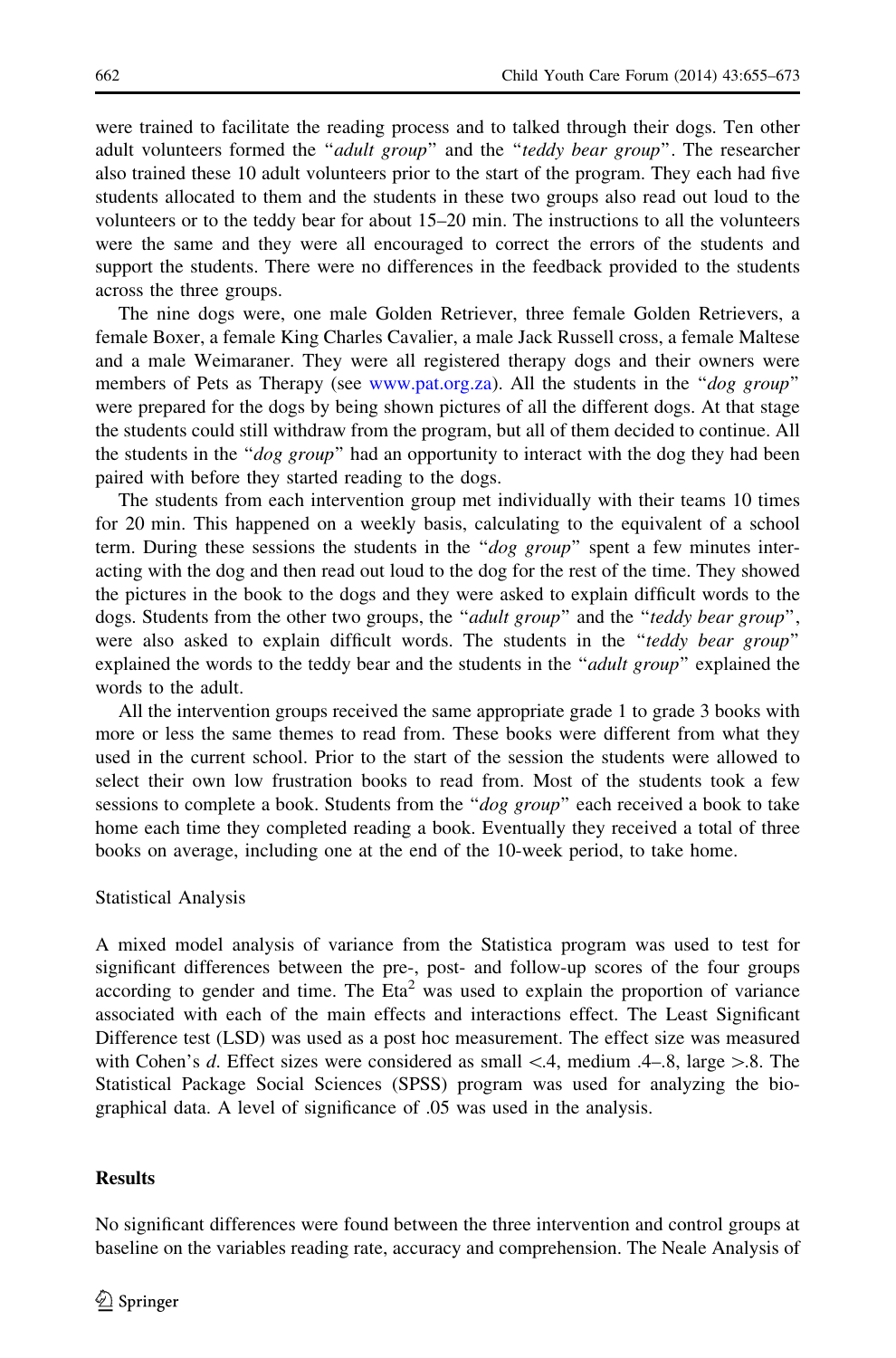Reading Ability test was used to measure the reading rate, accuracy and comprehension of the students at Time 1, Time 2 and Time 3.

The Neale reading rate age results revealed significant main effect for gender  $(F_{1,94} = 5.53, p = .02, \eta^2 = .04)$ , with the "girls"  $(M = 7.80, SD = 0.84)$  scoring significantly higher ( $p = .02$ ,  $d = .36$ ) than the "boys" (=7.48, SD = 0.93). The main effect for group was also significant  $(F_{3,94} = 3.40, p = .02, \eta^2 = .09)$  with the "dog group"  $(M = 7.94, SD = 0.96)$  reading at a significantly higher  $(p = .01, d = .55)$  reading rate than the "teddy bear group" ( $M = 7.45$ ,  $SD = 0.79$ ). The significant main effect for time  $(F_{2,187} = 21.49, p < .001, \eta^2 = .18)$  revealed significant differences (p = .00, d = .43) between "Time 1" ( $M = 7.43$ ,  $SD = 0.90$ ) and "Time 2" ( $M = 7.82$ ,  $SD = 0.90$ ) and between "Time 1" and "Time 3" ( $M = 7.79$ ,  $SD = 0.80$ ) with  $p = .00$ ,  $d = .42$ .

Significant interaction effects for gender  $\times$  group ( $F_{3,94} = 2.61$ ,  $p = .05$ ,  $p^2 = .10$ ) were found (see Fig. 2). LSD post hoc comparisons revealed no significant difference between the boys and girls of the "dog group", the "adult group" or the "teddy bear *group*". The only significant difference  $(p = .00, d = 1.21)$  was between the "boys"  $(M = 7.17, SD = 0.83)$  and "girls"  $(M = 8.14, SD = 0.77)$  of the "control group".

A significant gender  $\times$  time interaction ( $F_{2,187} = 2.97$ ,  $p = .05$ ,  $\eta^2 = .03$ ) was also found (see Fig. [3](#page-9-0)). At Time 1 the "girls" ( $M = 7.62$ ,  $SD = 0.90$ ) read at a significantly higher ( $p = .00$ ,  $d = .59$ ) reading rate age than the "boys" ( $M = 7.11$ ,  $SD = 0.81$ ). The "girls" ( $M = 7.93$ ,  $SD = 0.84$ ) also read at a significantly higher ( $p = .04$ ,  $d = .33$ ) *reading rate* age than the "boys" ( $M = 7.63$ ,  $SD = 0.97$ ) at Time 2. No significant differences were found between boys and girls at Time 3.

The Neale *reading accuracy* age results revealed significant main effect for group  $(F_{3,94} = 3.57, p = .01, \eta^2 = .13)$ . LSD post hoc results revealed significant differences  $(p = .02, d = .29)$  between the "dog group"  $(M = 7.73, SD = 1.13)$  and the "adult" group"  $(M = 7.43, SD = 0.90)$ , "dog group" and "teddy bear group"  $(M = 7.21,$  $SD = 0.78$ ) with  $p = .00$ ,  $d = .53$  and "dog group" and the "control group" ( $M = 7.28$ ,  $SD = 0.77$ ) with  $p = .00$ ,  $d = .46$ . The significant main effect for time ( $F_{2,187} = 155.76$ ,  $p < .001$ ,  $\eta^2 = .62$ ) revealed significant LSD post hoc differences ( $p = .00$ ,  $d = .71$ ) between "Time 1" ( $M = 6.87$ ,  $SD = 0.68$ ) and "Time 2" ( $M = 7.42$ ,  $SD = 0.85$ ), and "Time 1" and "Time 3" ( $M = 7.97$ ,  $SD = 0.90$ ) with  $p = .00$ ,  $d = 1.37$ .



Fig. 2 Neale reading rate age interaction for gender  $\times$  group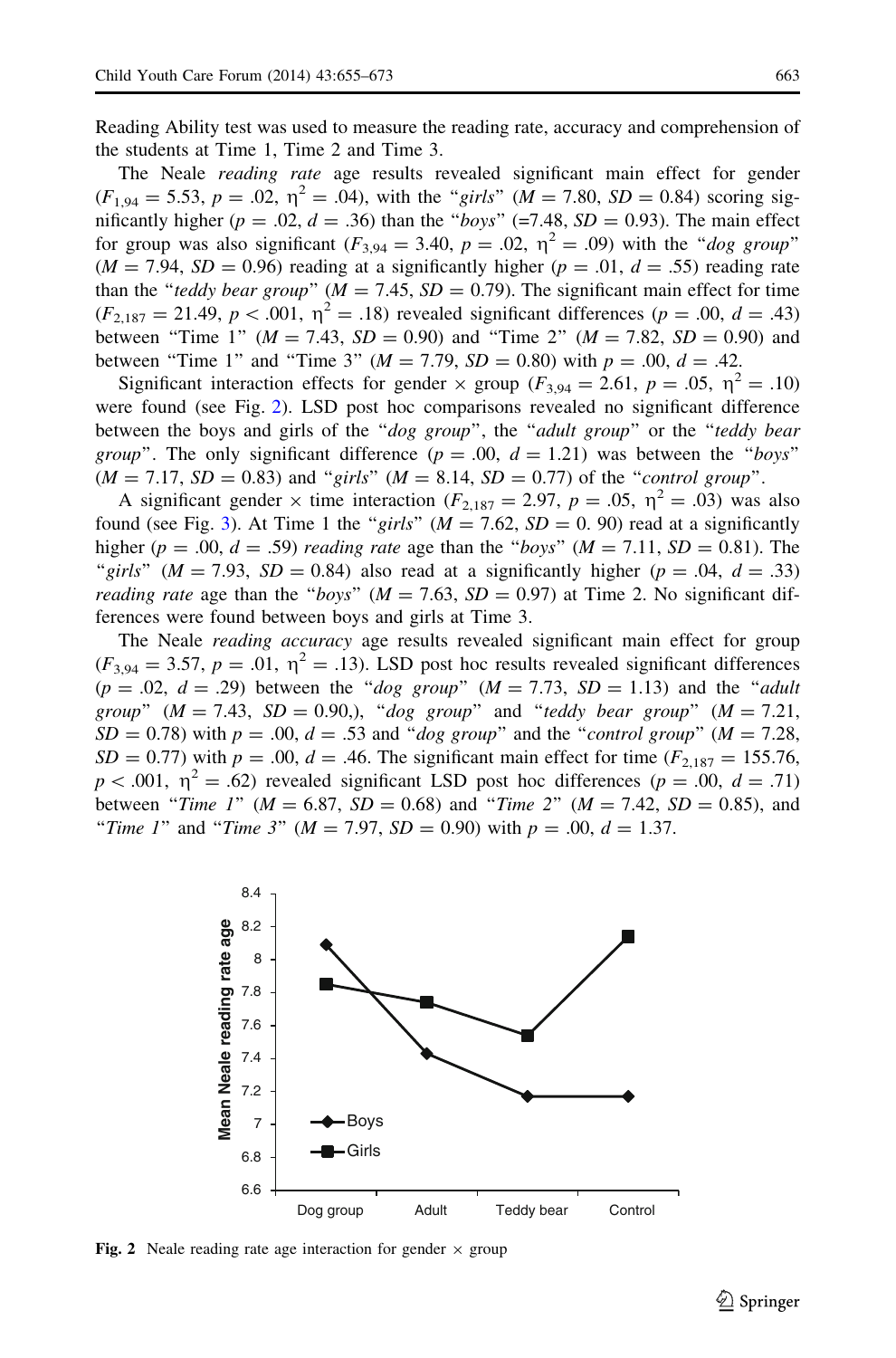<span id="page-9-0"></span>

Fig. 3 Neale reading rate age interaction for gender  $\times$  time

A significant interaction effect for gender  $\times$  group ( $F_{3,94} = 3.05$ ,  $p = .03$ ,  $\eta^2 = .11$ ) was found (see Fig. [4](#page-10-0)). LSD post hoc results revealed a significant difference ( $p = .01$ ,  $d = 1.01$ ) between the girls ( $M = 7.62$ ,  $SD = 0.75$ ) and the boys ( $M = 6.92$ ,  $SD = 0.63$ ) in the "control group".

The Neale *reading comprehension* age results revealed significant main effect for group  $(F_{3,94} = 5.02, p = .02, \eta^2 = .15)$ . LSD post hoc results revealed significant differences  $(p = .02, d = .51)$  between the "dog group"  $(M = 7.29, SD = 0.13)$  and the "adult" group" ( $M = 6.96$ ,  $SD = 0.90$ ), the "dog group" and the "teddy bear group" ( $M = 6.59$ ,  $SD = 0.80$ ,  $p = .00$ ,  $d = 1.22$ ) and the "dog group" and the "control group" ( $M = 6.74$ ,  $SD = 0.83$ ) with  $p = .00$ ,  $d = .92$ . The significant main effect for time ( $F_{2,187} = 99.82$ ,  $p < .001$ ,  $\eta^2 = .51$ ) revealed significant differences ( $p = .00$ , d = .76) between "Time 1"  $(M = 6.36, SD = 0.63)$  and "Time 2"  $(M = 6.96, SD = 0.92)$ , "Time 1" and "Time 3"  $(M = 7.36, SD = 1.04)$  with  $p = .00, d = 1.16, and "Time 2" and "Time 3" with$  $p = .00, d = .40.$ 

Three significant interaction effects were found—for group  $\times$  time ( $F_{6,187} = 2.97$ ,  $p < .001$ ,  $\eta^2 = .08$ ), gender  $\times$  group ( $F_{3,94} = 3.29$ ,  $p = .02$ ,  $\eta^2 = .11$ ) and gender  $\times$  group  $\times$  time (F<sub>[6](#page-11-0),187</sub> = 2.22, p = .04,  $\eta^2$  = .06) (see Figs. [5](#page-10-0), 6 and [7\)](#page-11-0). Regarding the time  $\times$  group interaction no significant differences were found in the *reading com*prehension age scores at Time 1. At Time 2 the reading comprehension age scores for the "dog group" ( $M = 7.34$ ,  $SD = 1.06$ ) were significantly higher ( $p = .04$ ,  $d = .34$ ) than that of the "adult group" ( $M = 7.01$ ,  $SD = 0.82$ ), the "teddy bear group" ( $M = 6.71$ ,  $SD = 0.91$ ) with  $p = .01$ ,  $d = .63$  and the "*control group*" ( $M = 6.73$ ,  $SD = 0.74$ ) with  $p = .00$ ,  $d = .66$ . At Time 3, the *reading comprehension age* scores for the "*dog group*"  $(M = 8.00, SD = 1.08)$  were still significantly higher  $(p = .00, d = .54)$  than the "*adult* group" ( $M = 7.44$ ,  $SD = 0.98$ ), the "teddy bear group" ( $M = 6.94$ ,  $SD = 0.85$ ) with  $p = .00, d = 1.09$  and the "*control group*" ( $M = 7.17, SD = 0.99$ ) with  $p = .00, d = .80$ (see Fig. [5](#page-10-0)).

The interaction between gender  $\times$  group revealed no significant differences between the boys and girls on the *reading comprehension* age of either the "*dog group*", "*adult* group" or the "teddy bear group". It was only the girls of the "control group" ( $M = 7.13$ ,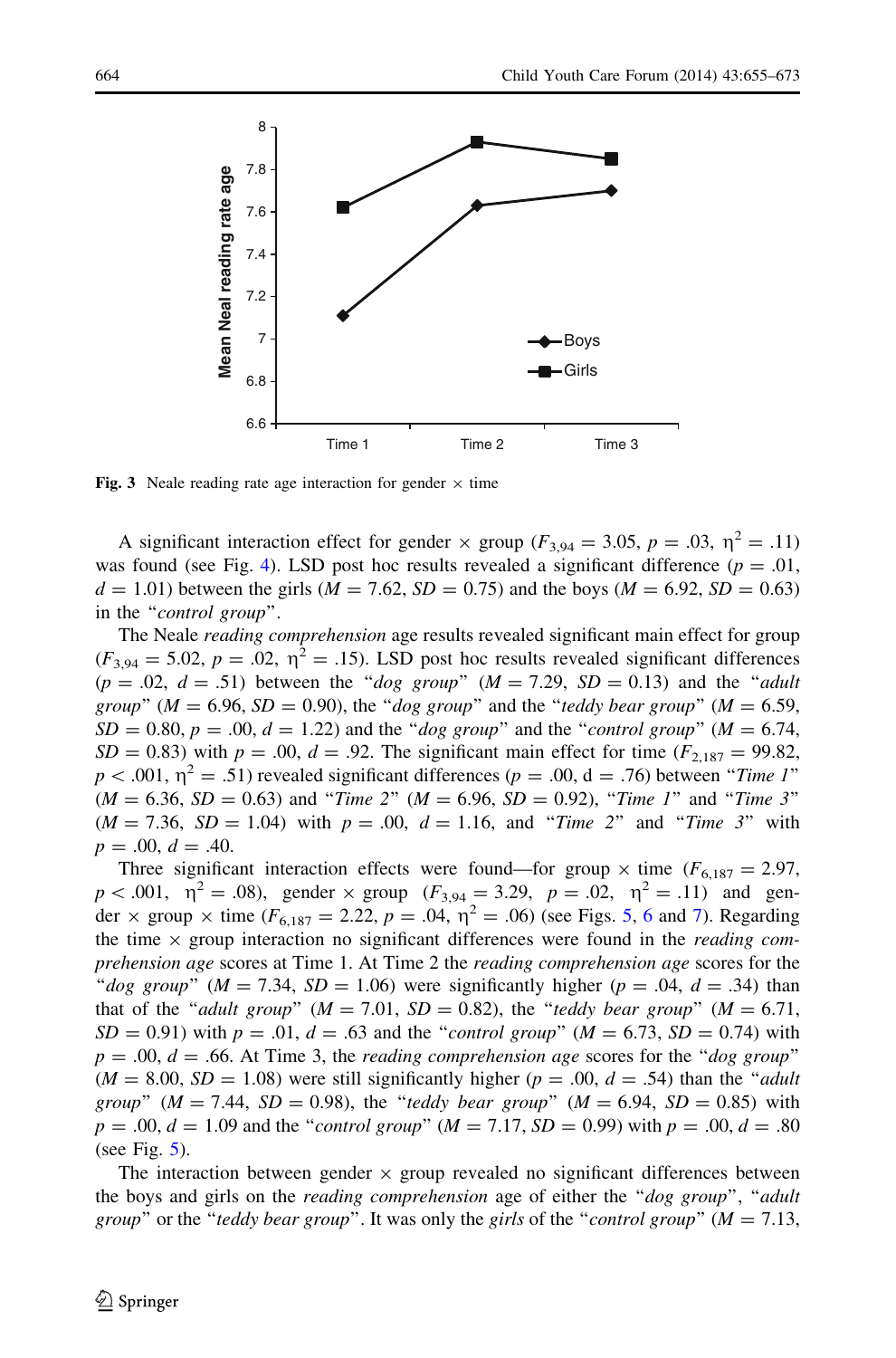<span id="page-10-0"></span>

Fig. 4 Neale reading accuracy age for gender  $\times$  group





 $SD = 0.89$ ) that read at a significantly higher ( $p = .00$ ,  $d = 1.22$ ) reading comprehension age than the boys of the "*control group*" ( $M = 6.32$ ,  $SD = 0.50$ ) (see Fig. [6\)](#page-11-0).

Regarding the gender  $\times$  group  $\times$  time interaction for the boys alone, no significant differences in the *reading comprehension* age scores for Time 1 were found. At Time 2 the boys in the "dog group" ( $M = 7.65$ ,  $SD = 1.15$ ) attained significantly higher ( $p = .01$ ,  $d = .92$ ) reading comprehension age scores than the boys in both the "adult group"  $(M = 6.71, SD = 0.86)$  and the "*control group*"  $(M = 6.29, SD = 0.43)$  with  $p = .00$ ,  $d = 1.56$ . At Time 3 the boys in the "dog group" ( $M = 8.48$ ,  $SD = 1.03$ ) read on a significantly higher (,  $p = .00$ ,  $d = 1.31$ ) reading comprehension age than those in the "adult group" ( $M = 7.06$ ,  $SD = 1.12$ ), the "teddy bear group" ( $M = 6.74$ ,  $SD = 0.82$ ) with  $p = .00$ ,  $d = 1.86$  and the "*control group*" ( $M = 6.56$ ,  $SD = 0.65$ ) with  $p = .00$ ,  $d = 2.22$  (see Fig. [7](#page-11-0)).

There were no significant differences found between the girls of all four groups at Time 1 and Time 2. At Time 3 the girls in the "dog group" ( $M = 7.74$ ,  $SD = 1.05$ ) read at a significantly higher ( $p = .00$ ,  $d = .76$ ) reading comprehension age than the girls in the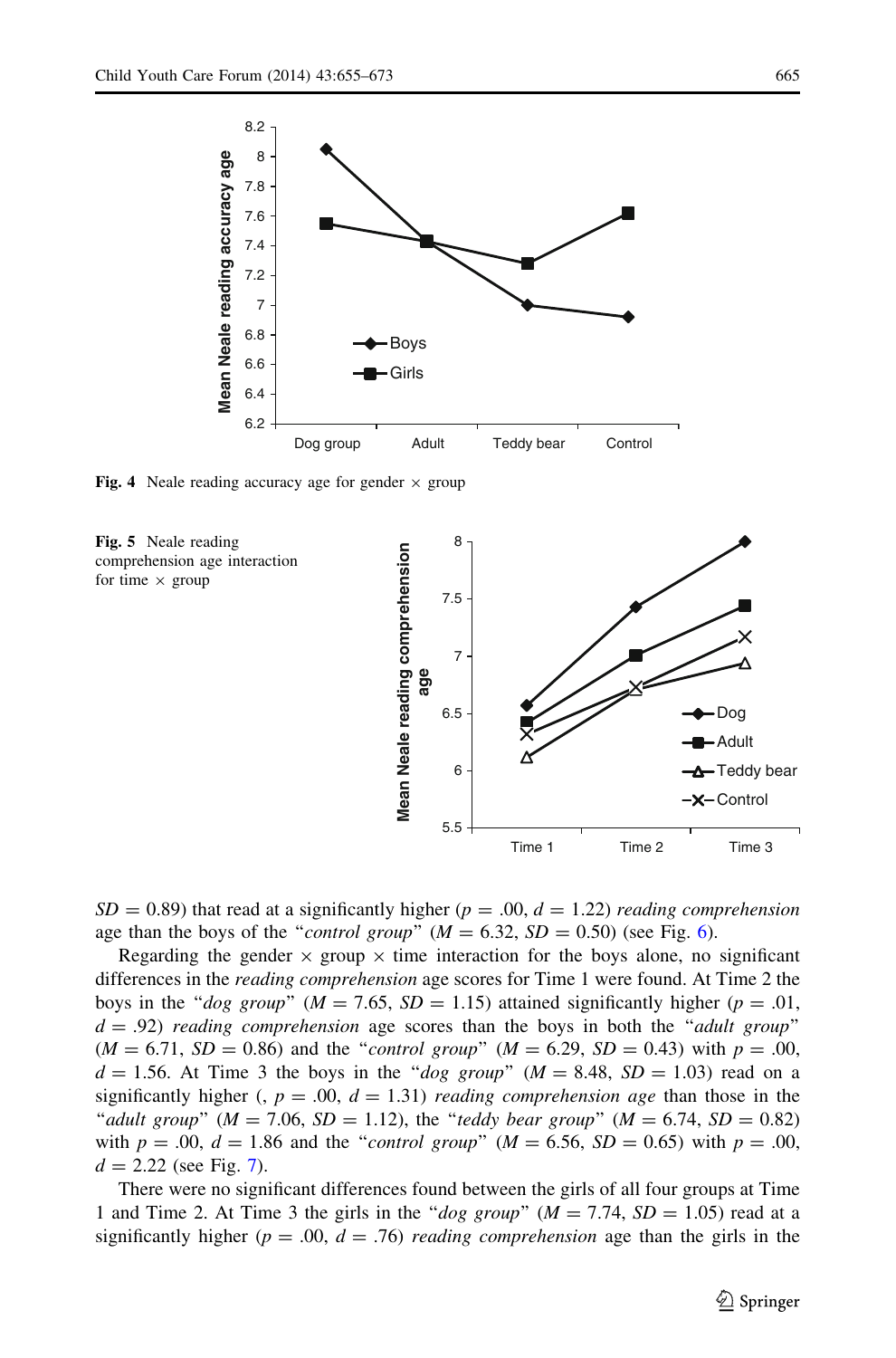<span id="page-11-0"></span>

Fig. 6 Neale reading comprehension age interaction for gender  $\times$  groups



Fig. 7 Neale reading comprehension age interaction for gender  $\times$  group  $\times$  time

"teddy bear group" ( $M = 7.00$ ,  $SD = 0.87$ ). All the other differences at Time 3 were nonsignificant.

# Discussion

The focus of this article was to report on the effects of an animal-assisted reading program on the reading rate, accuracy and comprehension of grade 3 students in a low socioeconomic community in the Western Cape, South Africa. At the start of the program all the students participating in the program were only able to read at between grade 1 and grade 2 level, according to the ESSI Reading Test. The results in terms of the reading rate, accuracy and comprehension will be discussed.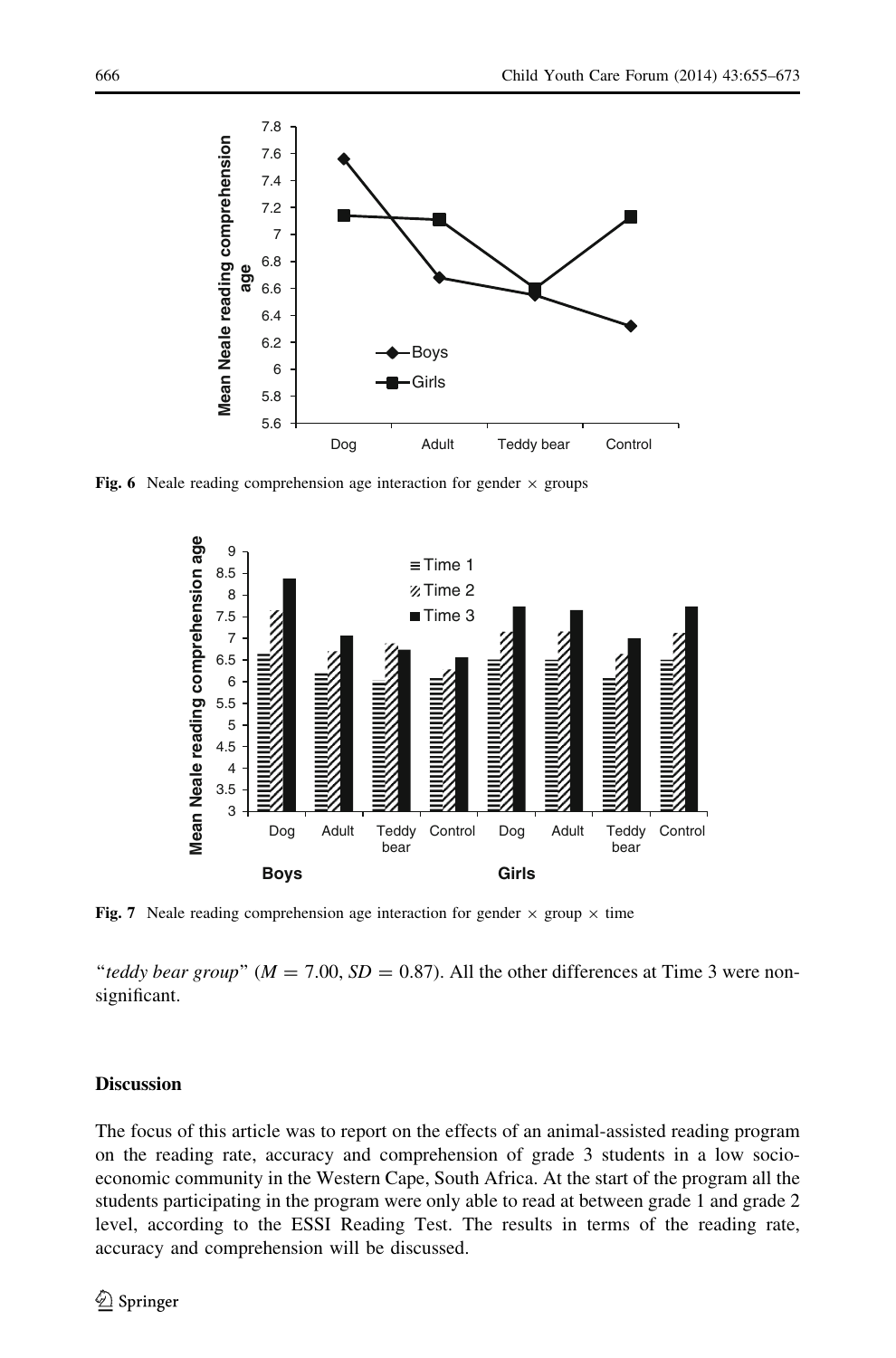O'Connor et al. ([2010\)](#page-17-0) found a significant improvement after a 20-week reading program on grade 2 and grade 5 students reading rate, comprehension and word recognition. When looking at *reading rate* of our study the main effects of gender, group and time all had an effect on the dependent variable, reading rate with small to medium effect sizes. The gender  $\times$  group interaction revealed that the girls in this study read at a higher *reading* rate age than the boys at Time 1 and Time 2, but the 8-week follow-up measures were nonsignificant. A large effect size  $(d = 1.21)$  was reported with the "*control group*" girls reading better than the "*control group*" boys while all the other *reading rate* age differences between the "dog group", "adult group" and "teddy bear group" were non-significant. This could be attributed to the fact that the program was conducted for only 10 weeks. With regards to the gender  $\times$  time interaction on *reading rate*, small to medium effect sizes were reported.

With regard to *reading accuracy*, the main effect for group revealed small to medium effect sizes while the main effect for time revealed medium to high effects sizes. The gender  $\times$  group interaction revealed that the girls of the "*control group*" read at a significantly higher *reading accuracy* age than the boys of the "control group" with a high effect size  $(d = 1.37)$ . These results differed from those of Le Cordeur [\(2004](#page-17-0)) who found significant differences in the *reading accuracy* of grade 7 students after a 16-week media reading program.

Sipe ([2000\)](#page-18-0) and O'Connor et al. [\(2010](#page-17-0)) argued that students' reading comprehension could improve by reading out loud and Militante ([2006\)](#page-17-0) found that students reading comprehension and vocabulary could improve by reading stories and then retelling and explaining it. Our study showed that the *reading comprehension* time and group as independent variables had an effect on comprehension. The main effect for time revealed a bigger effect size between Time 1 and Time 2 ( $d = .76$ ) and Time 3 ( $d = 1.16$ ) but not between Time 2 and Time 3 ( $d = .40$ ). The main effect for group revealed medium to high effect sizes between the different groups. At the end of the program, students from the "dog group" read at a significantly higher *reading comprehension* age than the students in all three other groups. Eight weeks after completion of the program, students in the " $dog$ group" retained this lead over the students of the other three groups. While all the students in this animal-assisted reading program read out loud and explained the stories to the dogs, the adults or the teddy bears, only the students in the " $dog\ group$ " showed improvement in their reading comprehension. According to Bauman et al. [\(2003](#page-15-0)) improving the vocabulary of students may improve their reading comprehension, and there is a relationship between reading rate and comprehension. A failure to understand the meaning of a word could negatively impact on comprehension. All the students in the current study could practice their reading with the help of the dog, the adult and the teddy bear but only students from the "dog group" improved their comprehension scores significantly.

What possible explanations may there be for the improvement in the reading compre-hension scores? According to O'Connor et al. ([2010\)](#page-17-0) repeatedly practicing reading the same stories could improve comprehension of the stories but not if they read unpractised stories. Wide reading (different stories) could improve vocabulary and rate. Improvement in rate is an indicator of improvement in other aspects of reading such as word recognition, vocabulary and comprehension (O'Connor et al. [2010](#page-17-0)). According to Young et al. ([1996\)](#page-18-0) it is important to poor readers to get feedback of their reading errors. The students in the current study all made use of wide reading (different stories) and all explained difficult words to the dog, adult or teddy bear and got feedback from the volunteers.

Regarding *reading comprehension*, interaction effects between gender  $\times$  group  $\times$  time were revealed. Gender differences were found in *reading comprehension* age with the boys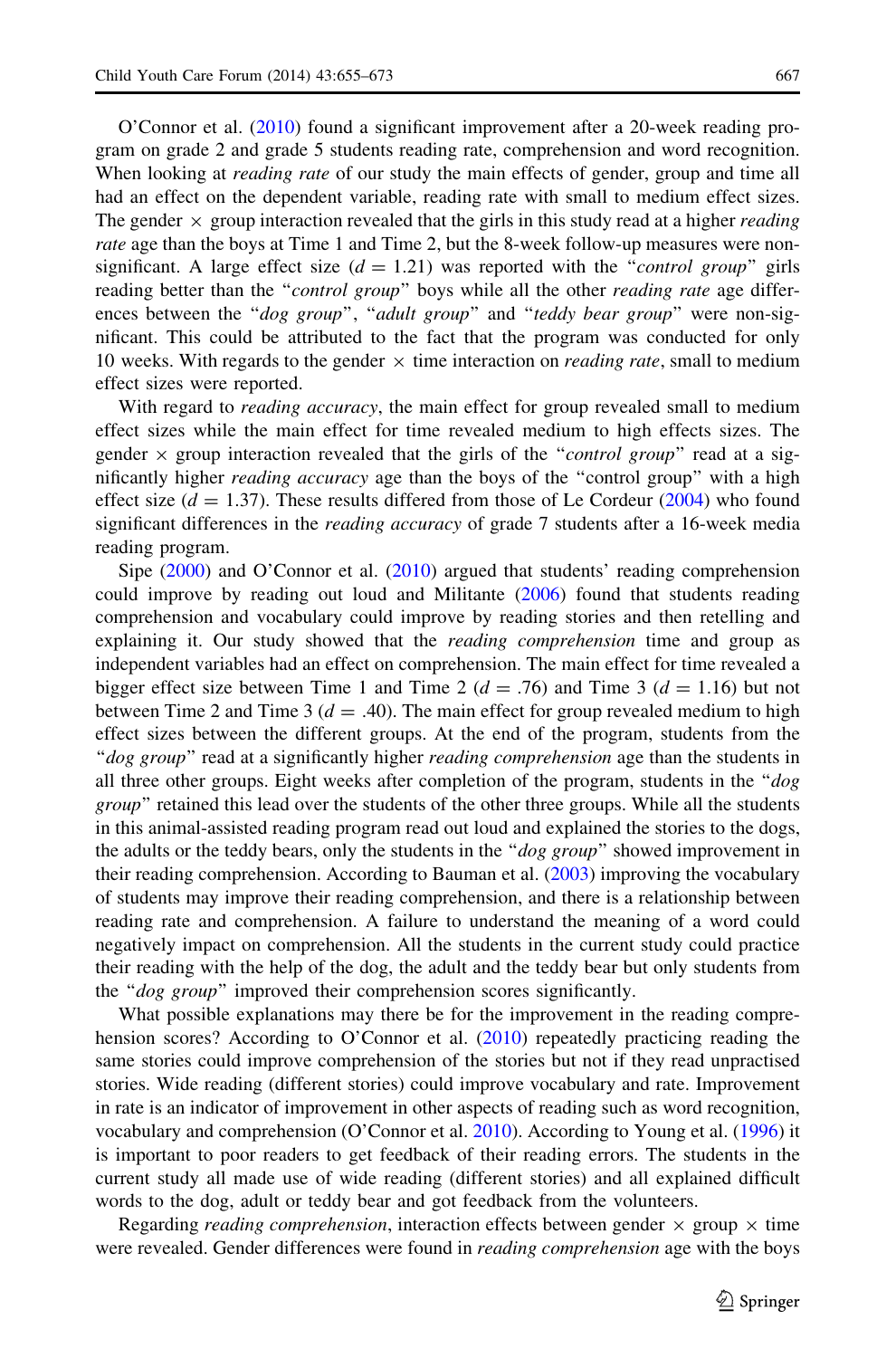in the "dog group" reading at a significantly higher (medium to high effect sizes) reading comprehension age than the boys in the other three groups, both at the end of the program and at the follow-up assessment 8 weeks (high effect sizes) later (see Fig. [6\)](#page-11-0). The girls in the "dog group" read at a significantly higher (medium effect size) reading comprehension age than the girls in the "teddy bear group" 8 weeks after completion of the program, which suggests that this animal-assisted reading program had a positive impact on the reading comprehension age of both boys and girls in the "dog group". This finding contrasts with that of Petersen ([2008\)](#page-18-0), who found no significant differences between the reading comprehension scores of grade 7 students after a 1-week interaction program with companion animals and those without companion animals. In Petersen's study different types of companion animals were used whereas in the current study only dogs were used. Le Cordeur ([2004\)](#page-17-0) also used the Neale Analysis of Reading Ability test as a measuring instrument. He reported non-significant differences with grade 7 students after a 16-week media reading strategies program. Corkett et al. [\(2011](#page-15-0)) reported that girls read better than boys but there were no differences between their spelling and writing skills.

However, our findings are in line with those of Martin [\(2001](#page-17-0)), Newlin [\(2003](#page-17-0)), Paradise ([2007\)](#page-17-0), Smith [\(2009](#page-18-0)) and Friesen [\(2012](#page-16-0)) who reported an improvement in reading skills of students reading to dogs. In her qualitative study, Mertz ([2009\)](#page-17-0) also reported a canine reading program as a positive experience for young readers.

What possible explanations may there be for the improvement in some of the reading skills of the students in the " $dog\ group$ ", but not those of the students in the other two groups? The improvement may be due to the stress-moderating effect of a calm animal (Jalongo et al. [2004](#page-17-0)). Friedmann et al. [\(1983](#page-16-0)) also examined the calming effect of dogs and reported that the presence and involvement of dogs can reduce the blood pressure of students. These results support the notion that readers who struggle may relax in the presence of a calm non-judgmental animal, and then start to enjoy reading. This relaxed enjoyment of reading may then transfer to the classroom (Friedmann et al. [2000\)](#page-16-0).

Our results confirmed those of Beetz et al. [\(2011](#page-15-0)) who reported that in a stressful situation 7–12 year old boys benefited more from interacting with a friendly dog than with a friendly human or a toy dog. They found that the more the students stroked the dog the lower their cortisol levels became. Our results also confirmed those of Shannon [\(2007\)](#page-18-0) who reported that most students had benefited from a reading with dogs program in public libraries and school centers. These students were willing to read out loud, their reading confidence was better and their attitudes towards dogs had improved. Students who have difficulty in reading, like those in our program, were more likely to participate in reading to dogs which could build their self-confidence. The dogs accepted the students and liked the attention. It does not matter if the students are good or bad readers, if their clothes are clean or dirty or if the students are clean or not (Petersen [2008\)](#page-18-0).

The presence of the reading dog may provide an explanation for our results. The students in the " $dog\ group$ " were unconditionally accepted by the therapy dogs and the dogs' presence could have motivated the students to improve their reading and change their attitudes towards reading. The dogs ''listened'' while the students were reading at their own pace. The dogs did not laugh, judge or criticize them and therefore they were not embarrassed by their own mistakes.

The unconditional acceptance of the therapy dogs in our study made it possible for the students to read out loud. It allowed them to make mistakes without the threat of being punished or ridiculed. They became teachers to a transient being who could not read at all and through that process they were teaching themselves.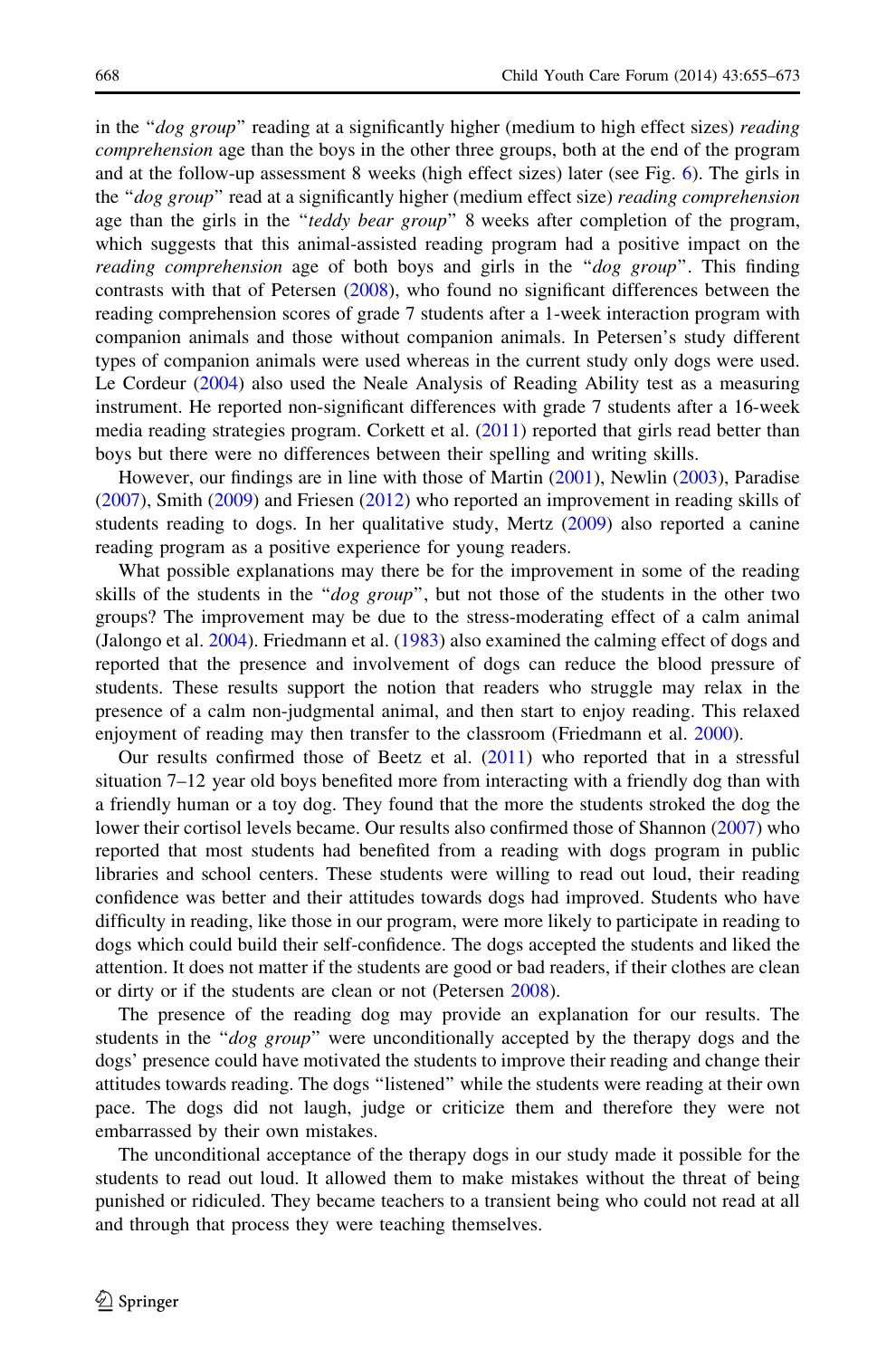The students in our program were taken out of their classrooms to separate rooms. This procedure differed from other studies in which the students had read in their classrooms. The classroom environment itself may have an effect on the struggling reader in the sense that the teacher and classmates may make comments and laugh at them for making mistakes while reading (Paradise [2007](#page-17-0)). Although all three groups were taken out of the classroom, the students in the "adult" and the "teddy bear" groups, without the calming effect of a dog, possibly still experienced the strain of reading to an adult. Students in the current study were from a low socio-economic community. Therefore there is a possibility that they were not used to soft toys or teddy bears and therefore the students in the "teddy" bear" group probably did not attach importance to the teddy bears.

The *reading comprehension* age scores of the students in the "*dog group*" were better than those of the students in the "adult group", "teddy bear group" and "control group" after a 10-week reading program. The conclusion may therefore be that the dogs had a positive impact on the reading comprehension scores of the students in the "dog group". Several factors might have an impact on the success of a student's reading abilities, and the use of dogs is one approach to better students reading skills. An animal-assisted reading program may therefore be regarded as a unique way of helping students to read better, to develop a different perception about reading and change their attitude towards reading. This is a non-threatening reading program that can be used in any setting, school or library. It may therefore be argued that this study contributed to existing AAT/AAA literature on the use of therapy dogs in helping students to better their reading skills. As the current study made use of an animal-assisted reading program where the focus is on creating a context where students could practice their reading skills, no explanation could be given regarding the different reading strategies and theories. The purpose of this program is to support the teachers in the classrooms and not to teach the students to read.

#### Limitations and Recommendations

The current study implemented a 10-week reading program at one school and involved only grade 3 students. We therefore suggest that future researchers involve more than one school and implement a longer program. According to O'Connor et al.  $(2010)$  $(2010)$  the reading rate of students will only change after 10 weeks while Pretorius and Currin [\(2010\)](#page-18-0) insisted that reading skills change very slowly and reading programs should not be regarded as a quick fix. It is also important to use this type of reading program with students of various ages and grade levels to determine the effect of this program on their reading abilities. This type of reading program might even help adults with their reading skills.

Students in the current animal-assisted reading program were taken out of the classrooms which could have been a negative experience for some of them since it was an indication that they needed help with their reading. However, all the students from all three groups were taken out of the classrooms individually. It is possible to implement this type of reading program in classrooms since it has been done by Friesen [\(2012\)](#page-16-0), Smith [\(2009](#page-18-0), [2010\)](#page-18-0), Smith and Meehan ([2010\)](#page-18-0).

Bassette and Taber-Doughty [\(2013\)](#page-15-0), and Chitic et al. [\(2012](#page-15-0)) recommended that researchers should consider the novelty effect of reading to the dogs and examine if changes were due to the presence of the dogs or that of the adults. In the current study we used a group of students who read to a dog in the presence of an adult, a group who read to an adult only and a group who read to a teddy bear in the presence of an adult. With this design we controlled for the effect that adults might have on the students' reading skills.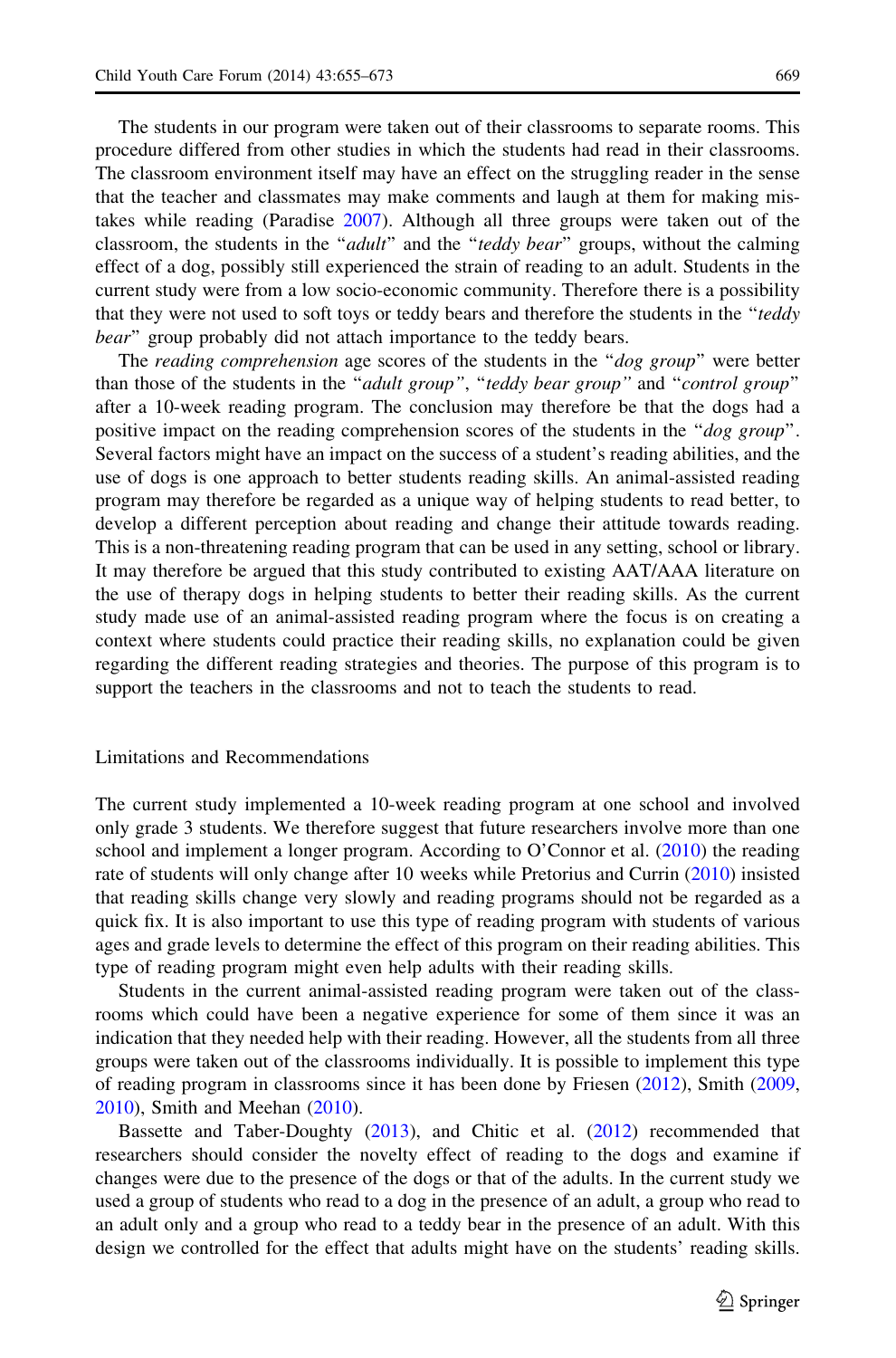<span id="page-15-0"></span>Jalongo et al. [\(2004](#page-17-0)) and Shaw [\(2013](#page-18-0)) also recommended that trained and certified therapy animals and volunteers from a registered organization, such as *Pets as Therapy*, be involved in a program such as the R.E.A.D. program. Both dogs and handlers must be covered by the liability insurance of the organization.

A further limitation of this study could be the handing out of books to the students in the "dog group" every time they had completed reading a book. They received on average three books, including one at the end of the 10-week period, while the students from the three other groups each just received the one book at the end of the program. Even though they received only two books more than the others, it could have served as an extra motivation to them.

In the current study the students wrote a letter to the dog they had read to and some of them drew a picture of the dog. These data were not analyzed for the current article, neither were data from the reports and notes of the volunteers. All those data might provide important qualitative information about the students and their reaction to the dogs. More research should be done on the use of dogs in educational settings whereby the effects of dogs on test anxiety, separation anxiety and behavior change in students could be examined. The nature and effect of the bond between the students and the dogs are important topics that need further research. Continuing research on animal-assisted reading programs in different socio-economic groups, languages and cultures is also necessary. The results of the current study provide evidence that this type of reading program can play a role in helping students to improve their reading skills. The results from the current study could be helpful in applying for funding to do more research on this topic.

Conflict of interest The authors declare that they have no conflict of interest.

## References

- Bassette, L. A., & Taber-Doughty, T. (2013). The effects of a dog reading visitation program on academic engagement behavior in three elementary students with emotional and behavioral disabilities: A single case design. Child & Youth Care Forum, 43(2), 239–256. doi:[10.1007/s10566-013-9197-y](http://dx.doi.org/10.1007/s10566-013-9197-y).
- Bauman, J. F., Edwards, E. C., Boland, E. M., Olejnik, S., & Kame'enui, E. J. (2003). Vocabulary tricks: Effects of instruction in morphology and context on fifth-grade students' ability to derive and infer word meanings. American Educational Research Journal, 40, 447–494.
- Beetz, A., Kotrschal, K., Turner, D. C., Hediger, K., Uvnäs-Moberg, K., & Julius, H. (2011). The effects of a real dog, toy dog and friendly person on insecurely attached children during a stressful task: An exploratory study. Anthrozoös, 24(4), 349–368. doi:[10.2752/175303711X13159027359746.](http://dx.doi.org/10.2752/175303711X13159027359746)
- Black, S. (2009). Sit, stay, and read. American School Board Journal, 196(12), 36–37.
- Booten, A. E. (2011). Effects of animal-assisted therapy on behaviour and reading in the classroom. (Degree of Education Specialist School Psychology), Marshall University, Huntington, West Virginia. Retrieved September 22, 2011 from [http://www.marshall.edu/etd/masters/booten-ashley-2011-eds.pdf.](http://www.marshall.edu/etd/masters/booten-ashley-2011-eds.pdf)
- Brown, J. D. (2008). *Effect size and eta squared*. Retrieved March 19, 2014 from [http://jalt.org/test/PDF/](http://jalt.org/test/PDF/Brown28.pdf) [Brown28.pdf.](http://jalt.org/test/PDF/Brown28.pdf)
- Bueche, S. (2003). Going to the dogs: Therapy dogs promote reading. Reading Today, 20(4), 46.
- Chandler, C. (2001). Animal-assisted therapy in counseling and school settings (Report No. EDO-CG-01- 05). Greensboro, NC: Clearinghouse on Counseling and Student Services. (ERIC Document Reproduction Service No. ED459404).
- Chitic, V., Rusu, A. S., & Szamoskozi, S. (2012). The effects of animal-assisted therapy on communication and social skills: A meta-analysis. Transylvanian Journal of Psychology, 13(1), 1–17. Retrieved April 20, 2013 from [http://web.ebscohost.com.ez.sun.ac.za/ehost/pdfviewer/pdfviewer?sid=dfd99e6d-169f-](http://web.ebscohost.com.ez.sun.ac.za/ehost/pdfviewer/pdfviewer?sid=dfd99e6d-169f-45d2-a2c7-b2d5b532b76a%40sessionmgr13&vid=1&hid=9)[45d2-a2c7-b2d5b532b76a%40sessionmgr13&vid=1&hid=9](http://web.ebscohost.com.ez.sun.ac.za/ehost/pdfviewer/pdfviewer?sid=dfd99e6d-169f-45d2-a2c7-b2d5b532b76a%40sessionmgr13&vid=1&hid=9).
- Corkett, J., Hatt, B., & Benevides, T. (2011). Student and teacher self-efficacy and the connection to reading and writing. Canadian Journal of Education, 34(1), 65–98. Retrieved August 15, 2012 from [http://](http://www.freepatentsonline.com/article/Canadian-Journal-Education/271664326.html) [www.freepatentsonline.com/article/Canadian-Journal-Education/271664326.html.](http://www.freepatentsonline.com/article/Canadian-Journal-Education/271664326.html)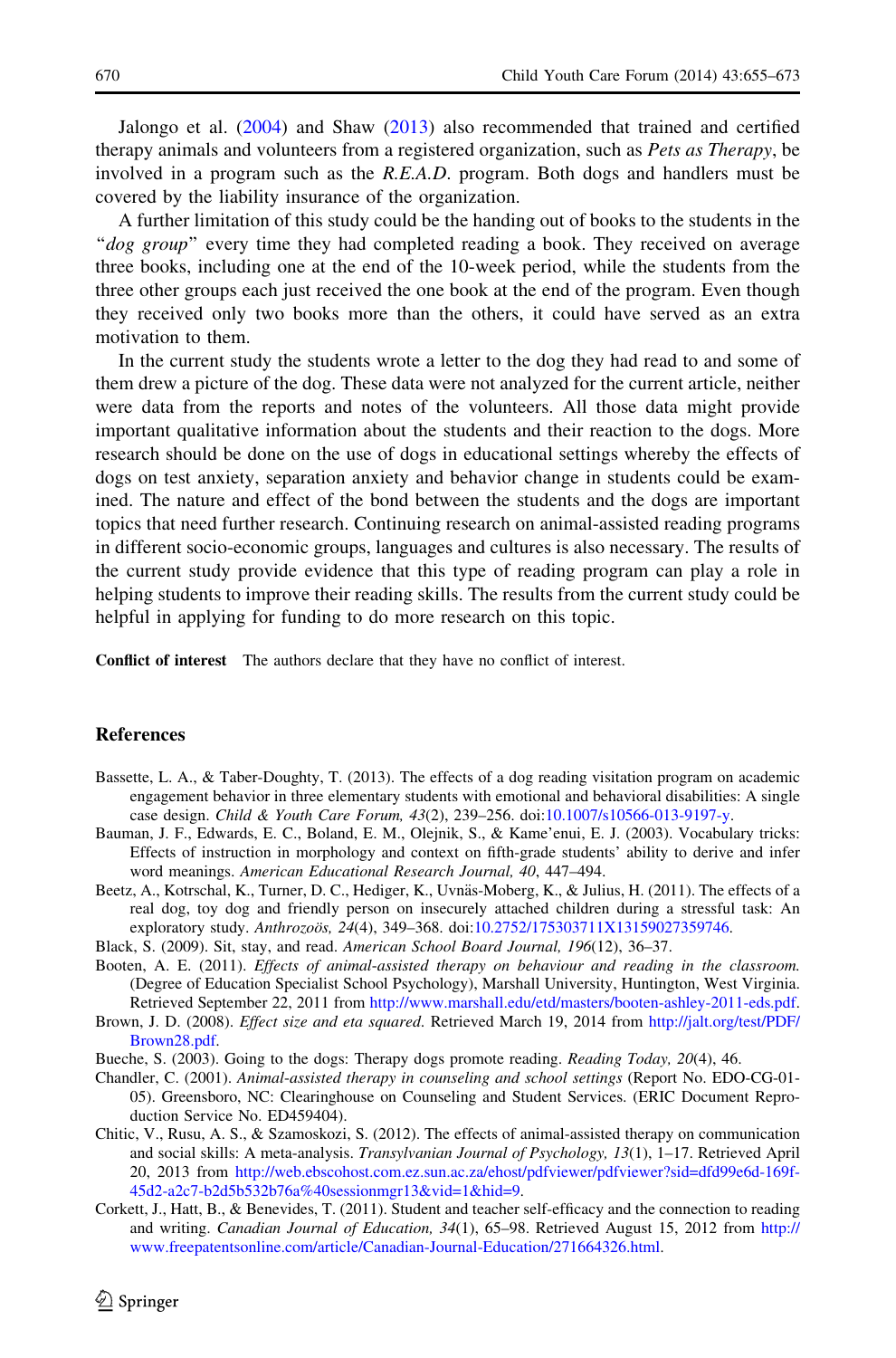- <span id="page-16-0"></span>De Villiers, J. (2009). Terapeutiese perdry ter bevordering van bewustheid by die kind met fetale alcohol sindroom [Therapeutic horse riding to enhance the awareness of the child with fetal alcohol syndrome]. (Unpublished master's thesis), University of South Africa, Pretoria. Retrieved February 26, 2009 from <http://uir.unisa.ac.za/xmlui/handle/10500/1889>.
- Dednam, A. (2011). First language: Difficulties in spoken language. In A. Landsberg, D. Kruger & E. Swart (Eds.), Addressing barriers to learning. A South African perspective, (2nd ed., pp. 126–142), Pretoria, South Africa: Van Schaik Publishers.
- Department of Basic Education. (2011). Report on the annual national assessments of 2011. Pretoria: Department of Basic Education.
- Dunlap, V. M. (2010). *Canine assisted therapy and remediating reading: A review of literature*. Degree of Education, specialist-education administration/supervision, Northern Michigan University. Retrieved October 4, 2011 from [http://webb.nmu.edu/Departments/Education/SiteSections/Students/GradPapers/](http://webb.nmu.edu/Departments/Education/SiteSections/Students/GradPapers/EdSpecialist/Dunlap_Vicki_EP.pdf) [EdSpecialist/Dunlap\\_Vicki\\_EP.pdf.](http://webb.nmu.edu/Departments/Education/SiteSections/Students/GradPapers/EdSpecialist/Dunlap_Vicki_EP.pdf)
- Elbaum, B., & Vaughn, S. (2003). For which students with learning disabilities are self-concept interventions effective? Journal of Learning Disabilities, 36(2), 101–108. doi[:10.1177/002221940303600203.](http://dx.doi.org/10.1177/002221940303600203)
- Esterhuyse, K. G. F. (1997). Handleiding ESSI Lees- en Speltoets. [Manual for the ESSI Reading and Spelling Test]. Stellenbosch, South Africa: Content Solutions Online.
- Esteves, S. W., & Stokes, T. (2008). Social effects of a dog's presence on children with disabilities. Anthrozoös, 21(1), 5-15. doi[:10.2752/089279308X274029.](http://dx.doi.org/10.2752/089279308X274029)
- Fine, A. H. (2011). Understanding the AAT Rx: Applications of AAI in clinical practice. In C. Blazina, G. Boyraz, & D. Shen-Miller (Eds.), The psychology of the human-animal bond (pp. 125–136). New York, NY: Springer.
- Friedmann, E., Katcher, A., Thomas, S., Lynch, J., & Messene, P. (1983). Social interaction and blood pressure: Influence of animal companions. The Journal of Nervous and Mental Disease, 171(8), 461–465. doi:[10.1097/00005053-198308000-00002](http://dx.doi.org/10.1097/00005053-198308000-00002).
- Friedmann, E., Thomas, S. A., & Eddy, T. J. (2000). Companion animals and human health: Physical and cardiovascular influences. In A. L. Podberscek, E. S. Paul, & J. A. Serpell (Eds.), Companion animals and us: Exploring the relationship between people and pets (pp. 125–142). New York, NY: Cambridge University Press.
- Friesen, L. (2012). Grade 2 children experience a classroom-based animal-assisted literacy mentoring program: An interpretive case study. (Unpublished doctoral dissertation), University of Alberta, Canada. Retrieved April 12, 2012 from [https://era.library.ualberta.ca/public/view/item/uuid:0eeae111](https://era.library.ualberta.ca/public/view/item/uuid:0eeae111-cab4-45e7-87b5-d409bec18f6a) [cab4-45e7-87b5-d409bec18f6a](https://era.library.ualberta.ca/public/view/item/uuid:0eeae111-cab4-45e7-87b5-d409bec18f6a).
- Gee, N. R. (2011). Animals in the classroom. In P. Mcgardle., S. Mccune., J. A. Griffin., L. Espotito, & L. S. Freund (Eds.), Animals in our lives: Human-animal interaction in family, community, and therapeutic settings (pp. 117–141). Baltimore: Paul H. Brookes Publishing Co., Inc.
- Gee, N. R., Sherlock, T. R., Bennett, E. A., & Harris, S. L. (2009). Preschoolers' adherence to instructions as a function of presence of a dog and motor skills task. Anthrozoois,  $22(3)$ ,  $267-276$ . doi:[10.2752/](http://dx.doi.org/10.2752/175303709x457603) [175303709x457603](http://dx.doi.org/10.2752/175303709x457603).
- Griess, J. O. (2010). A canine audience: The effect of animal-assisted therapy on reading progress among students identified with learning disabilities. (Unpublished doctoral dissertation), University of South Florida, Retrieved November 15, 2011 from <http://scholarcommons.usf.edu/etd/1649/>.
- Grobler, R. (2010). Teddies help kleintjies met hul probleem [Teddy's help children with their problems]. Die Burger, Leefstyl, 21 April, p. 2.
- Hergovich, A., Monshi, B., Semmler, G., & Zieglmayer, V. (2002). The effects of the presence of a dog in the classroom. Anthrozoos, 15, 37-50. doi[:10.2752/089279302786992775](http://dx.doi.org/10.2752/089279302786992775).
- Howie, S., Van Staden, S., Tshele, M., Dowse, C., & Zimmerman, L. (2012). PIRLS 2011. South African children's reading literacy achievement project. Pretoria, South Africa: Centre for Evaluation and Assessment.
- Howie, S., Venter, E., Van Staden, S., Zimmerman, L., Long, C., Du Toit, C., et al. (2008). PIRLS 2006. South African children's reading literacy achievement project. Summary Report. Pretoria, South Africa: Centre for Evaluation and Assessment.
- Intermountain Therapy Animals (2009). Intermountain therapy animals news. Summer, XV(1), p.7. Salt Lake City: Intermountain Therapy Animals, Utah.
- Intermountain Therapy Animals (2012). Reading education assistance dogs. A program of Intermountain Therapy Animals. Manual. Salt Lake City: Intermountain Therapy Animals, Utah.
- Jalongo, M. R. (2005). ''What are all these dogs doing at school?'' Using therapy dogs to promote children's reading practice. Childhood Education, 81(3), 152–158. Retrieved from September 4, 2009. [http://](http://www.freepatentsonline.com/article/Childhood-Education/134311927.html) [www.freepatentsonline.com/article/Childhood-Education/134311927.html](http://www.freepatentsonline.com/article/Childhood-Education/134311927.html).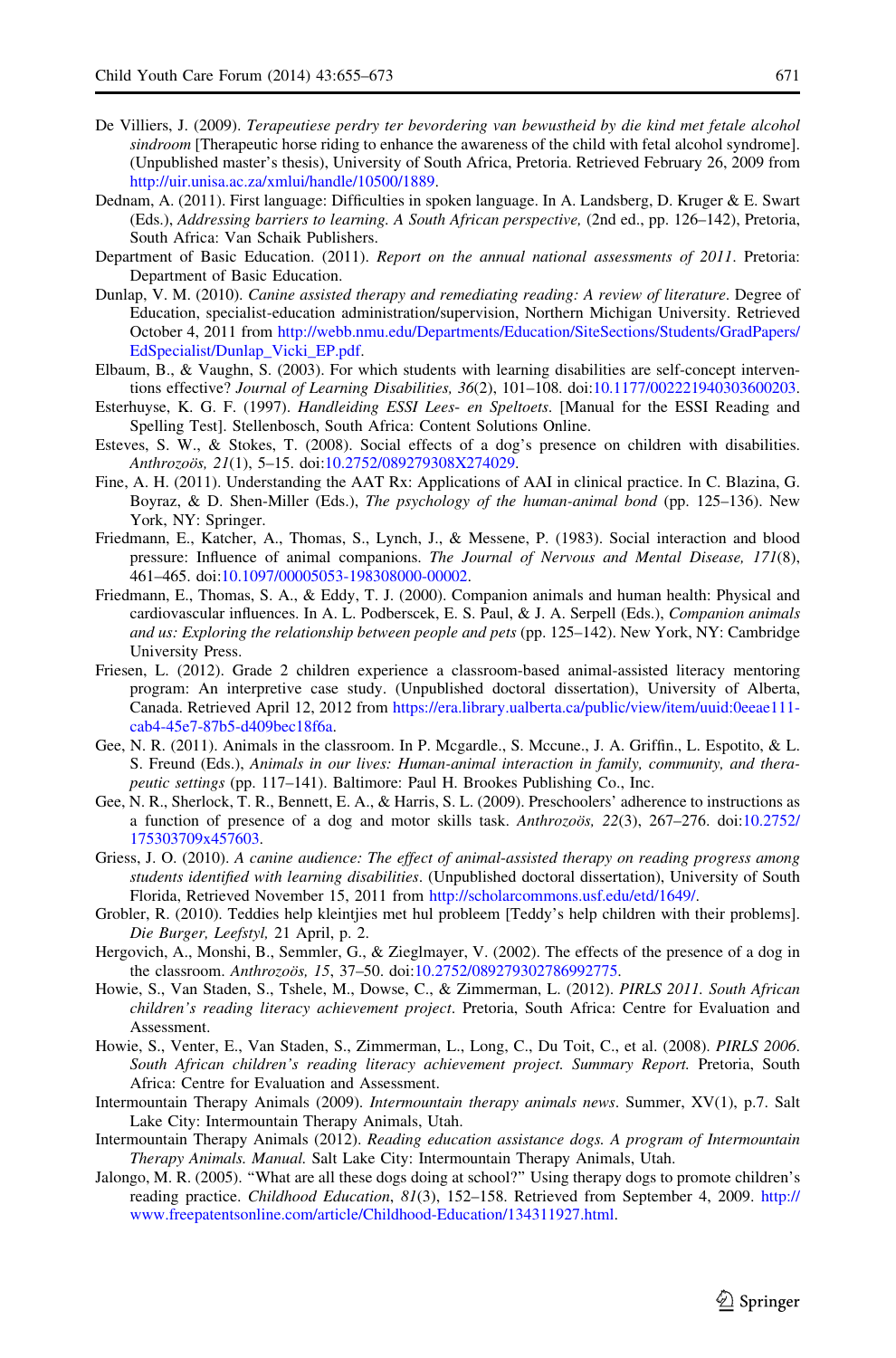- <span id="page-17-0"></span>Jalongo, M. R., Astorino, T., & Bomboy, N. (2004). Canine visitors: The influence of therapy dogs on young children's learning and well-being in classrooms and hospitals. Early Childhood Educational Journal, 32(1), 9–16.
- Jenkins, J. L. (1986). Physiological effects of petting a companion animal. *Psychological Reports*, 58, 21–22.
- Kaymen, M. S. (2005). Exploring animal-assisted therapy as a reading intervention strategy. (Unpublished master's thesis), Dominican University of California, CA. Retrieved September 4, 2009 from [http://](http://eric.ed.gov/ERICWebPortal/recordDetail?accno=ED490729) [eric.ed.gov/ERICWebPortal/recordDetail?accno=ED490729.](http://eric.ed.gov/ERICWebPortal/recordDetail?accno=ED490729)
- Kazdin, A. E. (2011). Establishing the effectiveness of animal-assisted therapies: Methodological standards, issues, and strategies. In P. McCardle, S. McCune, J. A. Griffin, & V. Maholmes (Eds.), How animals affect us. Examining the influence of human-animal interaction on child development and human health (pp. 35–51). Washington, DC: American Psychological Association.
- Kotrschal, K., & Ortbauer, B. (2003). Behavioral effects of the presence of a dog in the classroom. Anthrozoös, 16(2), 147–159. Retrieved June 4, 2011 from [http://www.ingentaconnect.com/content/](http://www.ingentaconnect.com/content/berg/anthroz/2003/00000016/00000002/art00009) [berg/anthroz/2003/00000016/00000002/art00009.](http://www.ingentaconnect.com/content/berg/anthroz/2003/00000016/00000002/art00009)
- Kruger, K. A., & Serpell, J. A. (2010). Animal-assisted interventions in mental health: Definitions and theoretical foundations. In A. H. Fine (Ed.), Handbook on animal-assisted therapy. Theoretical foundations and guidelines for practice (3rd ed., pp. 33–48). London: Academic Press.
- Le Cordeur, M. L. A. (2004). Die bevordering van lees met behulp van media-onderrigstrategieë vir Afrikaans (graad 7): 'n Gevallestudie. [The promotion of reading by means of media reading instructional strategies to Afrikaans grade 7 children: A case study]. (Unpublished doctoral dissertation), Stellenbosch University, South Africa.
- Le Roux, M. C. (2013). Die effek van ''n troeteldier-ondersteunde leesprogram op die leesvaardighede van graad 3-kinders in ''n Wes-Kaapse laerskool. [The effect of an animal-assisted reading program on the reading skills of grade 3 children from a Western Cape primary school]. (Unpublished doctoral dissertation), Stellenbosch University, South Africa.
- Lenihan, D., McCobb, E., Freeman, L. M., Diurba, A., & Grafton Public Library. (2011). Benefits of reading assistance dogs. Cummings School of Veterinary Medicine, Tufts University. Retrieved April 16, 2012 from [http://staging.vet.tufts.edu/pr/resources/benefits\\_of\\_reading\\_assistance\\_dogs.pdf](http://staging.vet.tufts.edu/pr/resources/benefits_of_reading_assistance_dogs.pdf).
- Levinson, B. (1969). Pets and old age. Mental Hygiene, 53(3), 364–368.
- Llosa, L., & Slayton, J. (2009). Using program evaluation to inform and improve the education of young English language learners in US schools. Language Teaching Research, 13(1), 35–54.
- Lubbe, C., & Scholtz, S. (2013). The application of animal-assisted therapy in the South African context: A case study. South African Journal of Psychology, 43(1), 116–129. doi:[10.1177/008246312474405](http://dx.doi.org/10.1177/008246312474405).
- Martin, S. (2001). R.E.A.D. is a positive program for kids of all ages. *Interactions*, 19(3). Retrieved April 26, 2012 from <http://www.deltasociety.org/VolunteerArticlesRead.htm>.
- Mertz, C. A. (2009). A qualitative study examining the use of canine reading programs with young readers. (Unpublished master's thesis), Graduate School, University of Wisconsin-Stout, Menomonie, WI. Retrieved November 23, 2011 from [http://minds.wisconsin.edu/bitstream/handle/1793/43265/](http://minds.wisconsin.edu/bitstream/handle/1793/43265/2009mertzc.pdf?sequence=1) [2009mertzc.pdf?sequence=1](http://minds.wisconsin.edu/bitstream/handle/1793/43265/2009mertzc.pdf?sequence=1).
- Militante, D. A. K. (2006). Read aloud versus shared reading: The effects on vocabulary acquisition, comprehension, and fluency. (Unpublished master's thesis). Kean University, NJ. Retrieved May 30, 2012 from [http://eric.ed.gov/ERICWebPortal/recordDetail?accno=ED491543.](http://eric.ed.gov/ERICWebPortal/recordDetail?accno=ED491543)
- Morgan, T. (2008). An examination of the anxiolytic effects of interaction with a therapy dog. (Unpublished doctoral dissertation), Indiana University of Pennsylvania, PA. Retrieved February 26, 2013 from <http://dspace.iup.edu/handle/2069/104>.
- Neale, M. D. (1999). Neale analysis of reading ability manual (3rd ed.). Victoria: ACER Press.
- Newlin, R. (2003). Paws for reading. School Library Journal, 49(6), 43.
- Nimer, J., & Lundahl, B. (2007). Animal-assisted therapy: A meta-analysis. Anthrozoös, 20(3), 225–238. doi[:10.2752/089279307X224773.](http://dx.doi.org/10.2752/089279307X224773)
- No child left behind Act of 2001. (2002). Retrieved March 4, 2014 from [http://www2.ed.gov/policy/elsec/](http://www2.ed.gov/policy/elsec/leg/esea02/107-110.pdf) [leg/esea02/107-110.pdf.](http://www2.ed.gov/policy/elsec/leg/esea02/107-110.pdf)
- O'Connor, R. E., Swanson, H. L., & Geraghty, C. (2010). Improvement in reading rate under independent and difficult text levels: Influences on word and comprehension skills. Journal of Educational Psychology, 102(1), 1–19. doi[:10.1037/a0017488.](http://dx.doi.org/10.1037/a0017488)
- Owens, D. D. (2010). Commercial reading programmes as the solution for children living in poverty. Literacy, 44(3), 112-121. doi:[10.1111/j.1741-4369.2010.00548.x](http://dx.doi.org/10.1111/j.1741-4369.2010.00548.x).
- Paradise, J. L. (2007). An analysis of improving student performance through the use of registered therapy dogs serving as motivators for reluctant readers. (Unpublished doctoral dissertation), University of